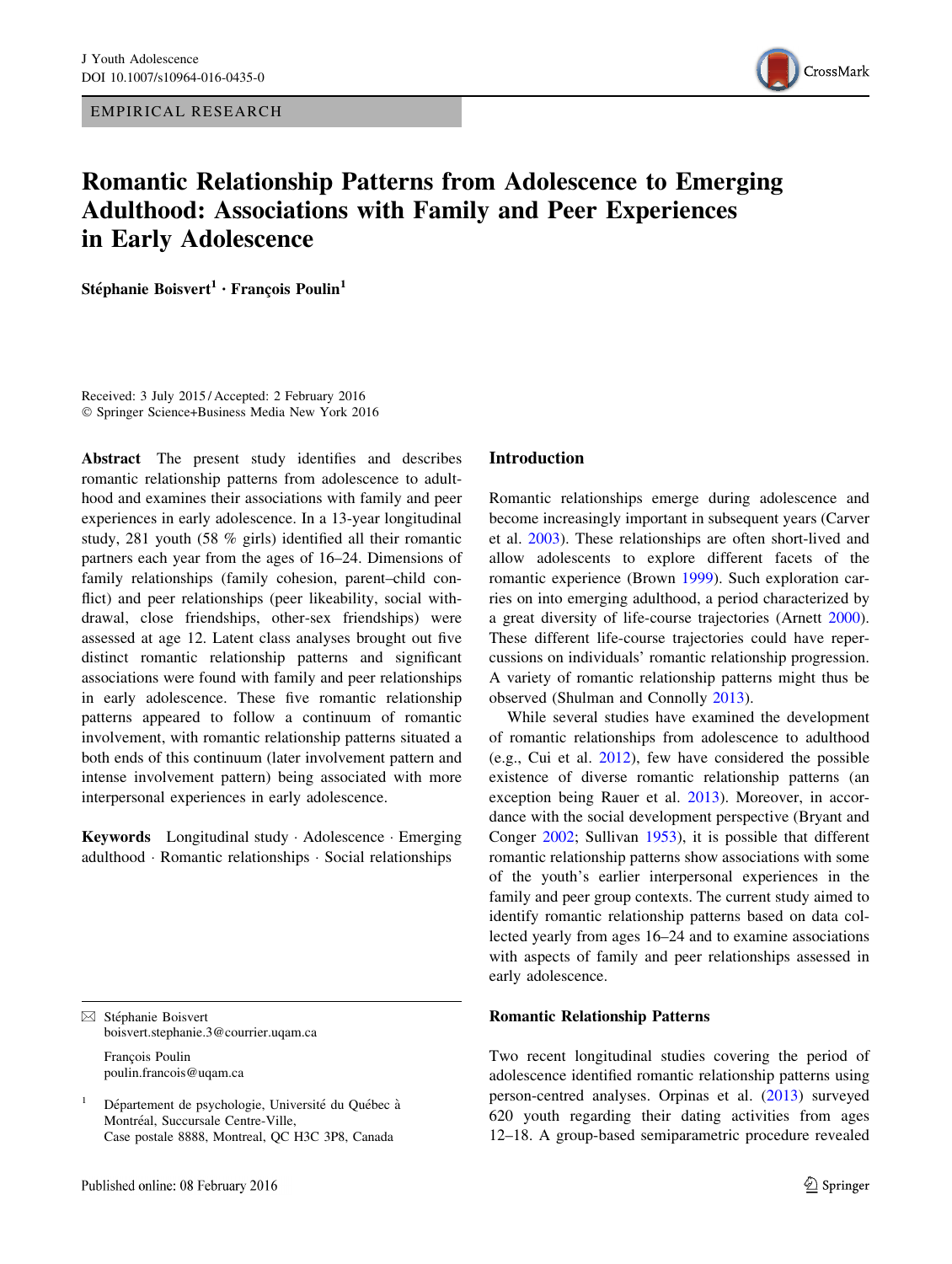four trajectories (low dating, increasing dating, high middle school dating, and frequent dating). Connolly et al. ([2013\)](#page-11-0) surveyed 698 youth regarding a variety of romantic behaviours from ages 11–18. They examined the sequence in which these behaviours emerged and found three trajectory groups (on-time, early-starters and late-bloomers). These two studies suggest that, in addition to a pattern in which romantic activities emerge toward mid-adolescence, there also appear to be at least two other romantic relationship patterns, characterized by early or late entry into romantic relationships.

Given that adolescents' exploration in romantic relationships extends to emerging adulthood (Shulman and Connolly [2013](#page-12-0)), one might also expect to find a variety of romantic relationship patterns during this period. In addition to the degree of involvement in romantic relationships (i.e. being involved in romantic relationships or not being involved, and if yes, from what age), the identification of these patterns should also take into account the length of these relationships (i.e. keeping the same partner for a long time versus frequently changing partners). Considering these two dimensions simultaneously should result in a richer portrait of romantic relationship patterns. For instance, these two dimensions vary from one individual to another, showing continuity with the quality of interpersonal skills for some individuals (Cui et al. [2008](#page-11-0)), while being associated with risk indicators for others (e.g., Cui et al. [2012\)](#page-11-0).

Rauer et al. ([2013\)](#page-12-0) identified distinct romantic relationship patterns using the two dimensions described above. Every year between ages 18 and 25, 511 American emerging adults were asked whether they were in a couple relationship and if yes, the name of their romantic partner. It was thus possible to calculate the number of years these young people had been in a romantic relationship and the number of different romantic partners they had had during this period. A cluster analysis was applied to these two variables and brought out five different romantic relationship patterns. Two of these patterns were characterized by steady involvement and the tendency to keep the same partner (steady involvement and long-term committed). Another pattern was characterized by alternating periods of involvement and non-involvement (sporadic involvement). A fourth pattern was characterized by later entry into romantic relationships (later involvement). The fifth and last pattern was characterized by almost continuous involvement, but with frequent partner changes (frequent involvement).

Rauer et al. ([2013\)](#page-12-0) results illustrated the existence of different romantic relationship patterns during emerging adulthood. This longitudinal investigation of romantic relationship patterns should be further pursued for at least four reasons. First, it is possible that a methodological constraint slightly confounded the results reported by Rauer et al. [\(2013](#page-12-0)). The participants in their study were asked to name the partner with whom they were currently in relationship at the time of data collection each year. However, it is possible that the participants had been in relationships, perhaps lasting several months, between the waves of data collection and that these partners were not named. By failing to include them, the total number of different partners was undoubtedly under-estimated. Second, it is advisable to include the period of adolescence in the study of romantic relationship patterns because the heterogeneity in these patterns appears to emerge during this period (e.g., Orpinas et al. [2013](#page-12-0)). Including the period of adolescence would thus provide a more complete picture of the development of different romantic relationship patterns. Third, it would be advantageous to examine romantic relationship patterns in other cultures or countries where the commitment behaviours of young couples may vary. For example, in 2011, in Quebec (Canada, where the current study took place), 2.9 % of young people aged 20–24 and 13.1 % of young people aged 25–29 were married [Institut de la statistique du Québec (ISQ), [2012](#page-12-0)], compared to rates of 9.3 and 36.7 %, respectively, in the US during the same period [United States Census Bureau (USCB), [2012](#page-12-0)]. Moreover, in 2013, on average, women in Quebec had their first child at age 28.7 (ISQ [2014\)](#page-12-0) compared to age 26 for American women (Martin et al. [2015](#page-12-0)). Fourth, the social development perspective (e.g., Bryant and Conger [2002;](#page-11-0) Sullivan [1953](#page-12-0)) suggests that romantic relationship patterns may be associated with dimensions of interpersonal experiences in the family and the peer group during early adolescence. This latter point will be discussed in further detail below.

## Interpersonal Experiences in the Family and Peer Group During Early Adolescence

In order to clarify the contribution of family and peer group experiences to the development of romantic relationship patterns, it is preferable to measure these experiences before (but close to) the emergence of romantic relationships. Indeed, once romantic relationships are established during adolescence and emerging adulthood, they are likely to impact family and peer experiences in turn (Furman and Shaffer [2003\)](#page-11-0). Given that the first signs of romantic interest among youth are generally observed around the age of 13 (Carver et al. [2003\)](#page-11-0), we directed our attention to aspects of family and peer relationships that are salient in early adolescence (age 12) and could potentially be related to later romantic relationship patterns.

As for experiences within the family, Bryant and Conger [\(2002](#page-11-0)) suggest that family interactions in early adolescence could either promote or inhibit development of the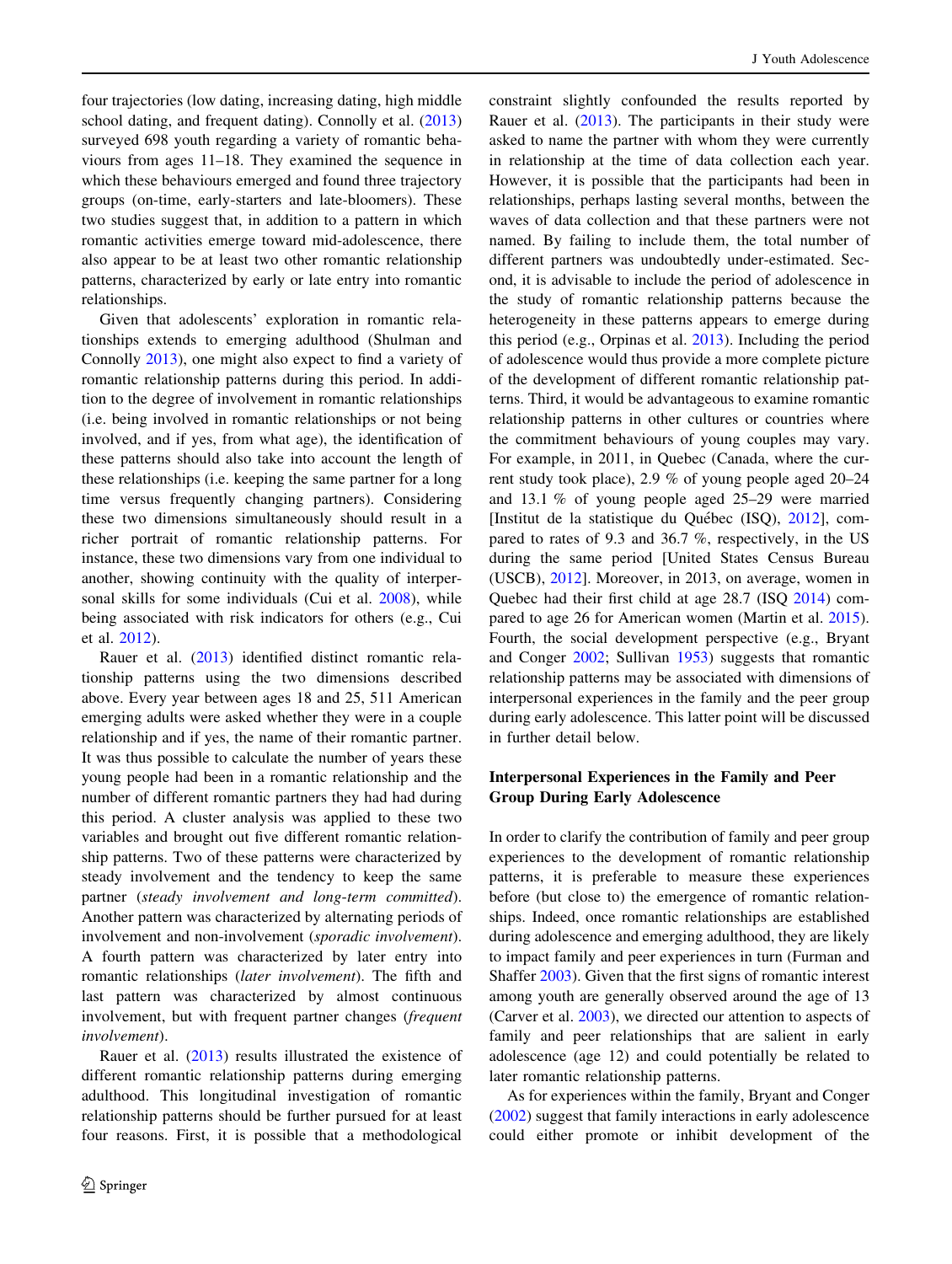interpersonal skills needed to negotiate successful romantic relationships in adulthood. Two aspects appear important to consider in early adolescence, namely, the family as a system and the parent–child relationship. A family system that functions well is characterized, in particular, by a high level of cohesion (Olson [2000](#page-12-0)). Youth from families in which there is little cohesion are disengaged from their families and do not find support within them (de Graaf et al. [2012](#page-11-0)). They in turn tend to avoid seeking support in their intimate relationships, which could compromise their romantic relationship development. A positive association between family cohesion in early adolescence and the quality of romantic relationships in emerging adulthood has, moreover, been documented (Feldman et al. [1998](#page-11-0); Parade et al. [2012](#page-12-0)). Thus, better family cohesion in early adolescence could promote a certain confidence in establishing intimate relationships during adolescence and early adulthood, which in return could contribute to romantic relationships of a longer duration.

Furthermore, early adolescence is marked by the search for autonomy and an affirmation of independence from parents (Steinberg [2001\)](#page-12-0). This realignment in the parent– child relationship can be accompanied by a temporary increase in conflict (Laursen and Collins [2009\)](#page-12-0). However, overly frequent or intense conflict with parents during this developmental period could, through a learning mechanism, lead to a pattern of conflictual interaction with the romantic partner (e.g., Bryant and Conger [2002](#page-11-0)), even up to emerging adulthood (Crockett and Randall [2006](#page-11-0)). Since conflictual romantic relationships are less stable (e.g., Shulman et al. [2006](#page-12-0)), this could lead to frequent changes in partners.

From early adolescence, peer relationships begin to play an increasingly important role in youth' social lives. Four elements prove to be particularly salient during this transition period and likely to impact subsequent involvement in romantic relationships: (1) peer likeability, (2) the tendency for some youth to withdraw socially, (3) an increase in closeness in friendships, and (4) the emergence of mixed-gender friendships.

Peer likeability corresponds to the degree to which youth are liked by other youth (Cillessen and Marks [2011\)](#page-11-0) and can be considered to be a reflection of social competence (Rubin et al. [2006a\)](#page-12-0), which can subsequently foster the ability to form and maintain romantic relationships (Houser et al. [2014](#page-12-0)). Indeed, young adolescents who are less liked by their peers are less involved in romantic relationships (Miller et al. [2009\)](#page-12-0).

Moreover, some shy and inhibited youth tend to be more withdrawn from the peer group (Rubin and Coplan [2010\)](#page-12-0) and to remain so during subsequent years (Gazelle and Ladd [2003](#page-11-0)). Individuals who are socially withdrawn during childhood date less during adolescence and engage in couple relationships at a later age (Caspi et al. [1988;](#page-11-0) Kerr et al. [1996\)](#page-12-0).

The need to experience closeness outside the family with a friend of the same gender emerges in early adolescence and increases in subsequent years (Sullivan [1953](#page-12-0)). The social development perspective argues that the skills acquired in these friendships and the ability to share intimacy are subsequently extended to romantic relationships (e.g., Buhrmester and Furman [1987;](#page-11-0) Seiffge-Krenke [2003](#page-12-0)). Thus, early adolescents who manage to meet this need for intimacy by developing the skills and competencies needed to form close friendships are thought to be more likely to have better quality and thus more stable romantic relationships later on.

Lastly, early adolescence is marked by the end of gender segregation (Maccoby [1998\)](#page-12-0). Peers from the other gender are gradually included in the friendship network (Poulin and Pedersen [2007](#page-12-0)). Youth who develop other-sex friendships at an earlier age are thus at an advantage in terms of developing romantic relationships, in particular because of the opportunities that a more mixed group of friends provides (Connolly et al. [2000\)](#page-11-0) and because some of these friendships may develop into romantic relationships (Kreager et al. [2015\)](#page-12-0). Therefore, having many other-sex friends in early adolescence might set the stage for romantic relationship patterns characterized by relationships with several partners over time.

## The Current Study

The first goal of this study was to identify and describe romantic relationship patterns from adolescence to emerging adulthood. A sample of French Canadian youth was surveyed regarding their romantic relationships every year from ages 16–24. Our intention was to examine romantic relationship patterns at an age when most youth have begun to experience romantic relationships and when these relationships are more focused on quality and intimacy (Brown [1999\)](#page-11-0). Person-centred analyses based on two variables, i.e. the number of years in a romantic relationship during the period investigated and the number of different partners, were used to identify romantic relationship patterns. It was hypothetized that the patterns observed would be similar to those found by Rauer et al. [\(2013](#page-12-0)), although the emergence of a pattern characterized by a significantly high number of romantic partners was anticipated given the measurement effort made in this study to identify all the partners.

The second goal was to examine whether the romantic relationship patterns identified were associated with the youth's interpersonal experiences in the family context (e.g., family cohesion and parent–child conflict) and peer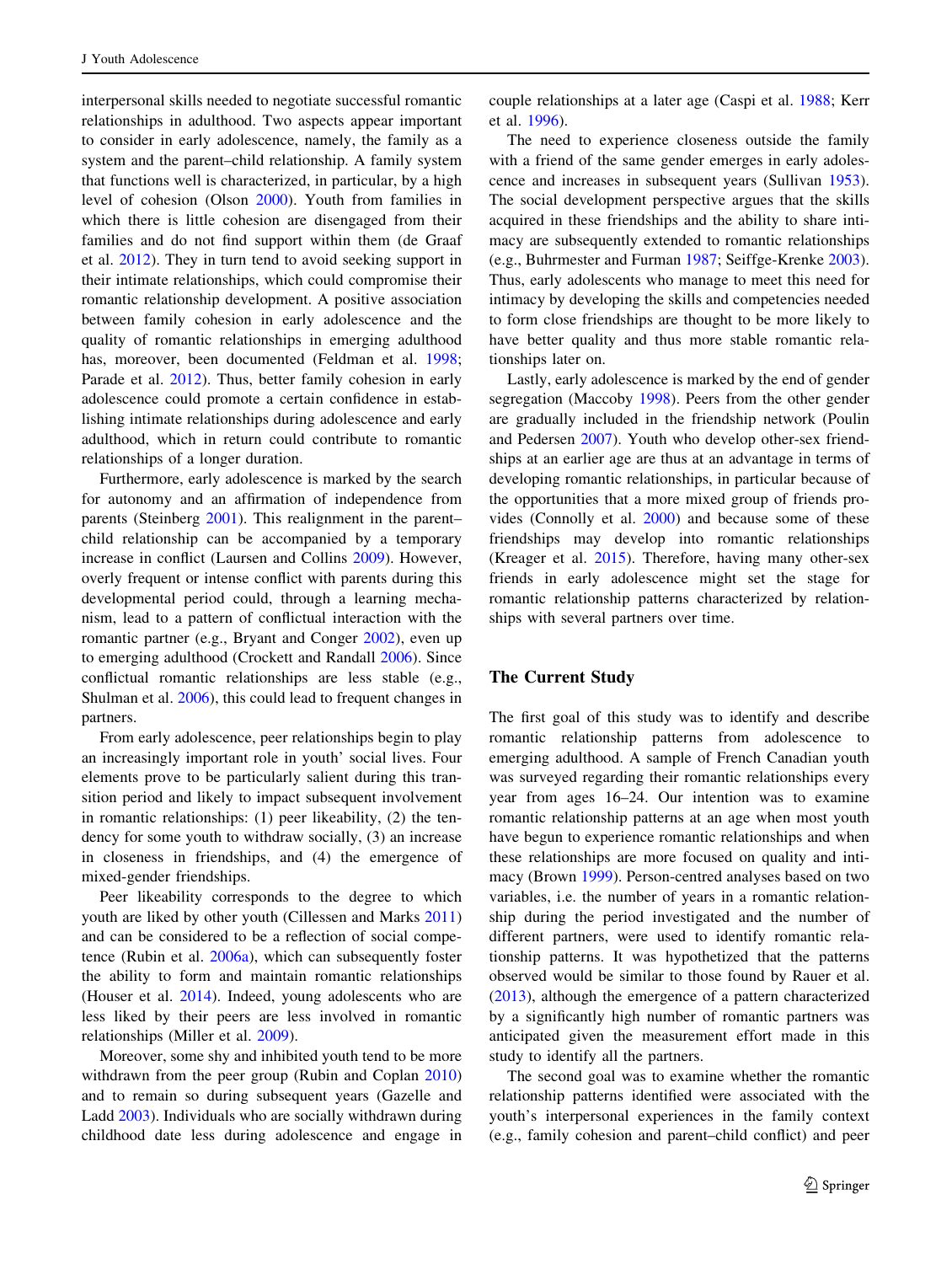group context (e.g., peer likeability, social withdrawal, closeness in friendships and mixed-gender friendships) in early adolescence. The hypothesis was that family and peer experiences in early adolescence would differentiate the various romantic relationship patterns. Specifically, higher family cohesion and lower parent–child conflict were expected to be associated with romantic relationship patterns characterized by greater stability (e.g., higher number of years with the same partners). Moreover, higher peer likeability, other-sex friendships, close friendships and lower social withdrawal were expected to be associated with romantic relationship patterns characterized by greater stability.

## Methodology

## Participants

This longitudinal study began in 2001 with 390 Grade 6 pupils (mean age  $= 12.38$  years; 58 % girls). The sample was drawn from a dozen French-language schools in Quebec (Canada). In all, 75 % of the parents contacted agreed to have their child participate in the study. Most of the participants were Canadian-born (90 %), lived with both biological parents (72 %) and came from middle class families (mean family income  $= $45,000 - $55,000$ ). Mothers and fathers had the same average number of years of schooling (13.10 and 13.20 years, respectively).

Like any longitudinal study, this study had missing data. Between the ages of 16 and 24, the annual rates of participant retention varied between 77 and 82 % of the initial sample. Given that one of the key pieces of information on which this study was based was nominal in nature (i.e. the name of the romantic partners), the usual methods of estimating missing data could not be applied. A sub-sample was thus formed based on the following criterion: having participated in at least seven out of nine annual waves of data collection between the ages of 16 and 24. In all, 281 participants (63 % girls,  $p < .05$ ) met this criterion. Compared to the group of non-retained participants ( $N = 109$ ), the retained participants  $(N = 281)$  were more likely to have come from intact families ( $p \lt .001$ ). At age 24, 2.3 % of this sample was married.

#### Research Design and Procedures

The participants were followed over a period of 13 years (ages 12–24). Antecedents were assessed at age 12 and romantic relationships were assessed yearly between the ages of 16 and 24. At age 12 (Grade 6), questionnaires were completed by the pupils in the classroom under the supervision of undergraduate and Master's student research assistants. In high school (ages 13–17), similar procedures were followed. Again, questionnaires were completed in the school setting under the supervision of research assistants. However, as participants were spread throughout more than 30 schools, some assessments had to be conducted individually at the participant's home (approximately 10 cases per year) or the questionnaires had to be sent out by mail (approximately 5 per year). After high school, assessments were conducted individually. In most cases, these assessments took place at the participant's home. In some cases, questionnaires were sent out by mail. At ages 23 and 24, the data were collected through a structured telephone interview conducted by trained and supervised undergraduate and Master's student research assistants. Parents provided written consent for their child's participation at each year of the study until the youth were 18. From ages 18–24, written consent was provided by the participants. From age 16 onwards, the youth received a gift certificate (to a movie theater, music store, or sports store) for their participation at each time point.

#### Measures

#### Romantic Relationships

Every year from ages 16–22, participants were asked to complete a questionnaire, indicating the first and last names of all the romantic partners (maximum 5) they had had over the previous 12 months. They were then asked to specify, for each of the partners named, how long the relationship had lasted. At ages 23 and 24, this information was collected through a telephone interview. In line with previous studies, only romantic relationships lasting at least 1 month were retained in the current study (Zimmer-Gembeck et al. [2001\)](#page-12-0). Several variables were then calculated based on this information.

Number of Different Romantic Partners The number of different romantic partners named between the ages of 16 and 24 was compiled. The value of this variable ranged from 0 to X.

Number of Years in a Romantic Relationship This variable was calculated by adding up the number of years in which the participant reported having had at least one romantic partner in the previous year. The value of this variable ranged from 0 to 9, with a value of 9 indicating that the participant reported being in a couple relationship (i.e. named at least one romantic partner) every year between the ages of 16 and 24. These two variables were used to identify the romantic relationship patterns.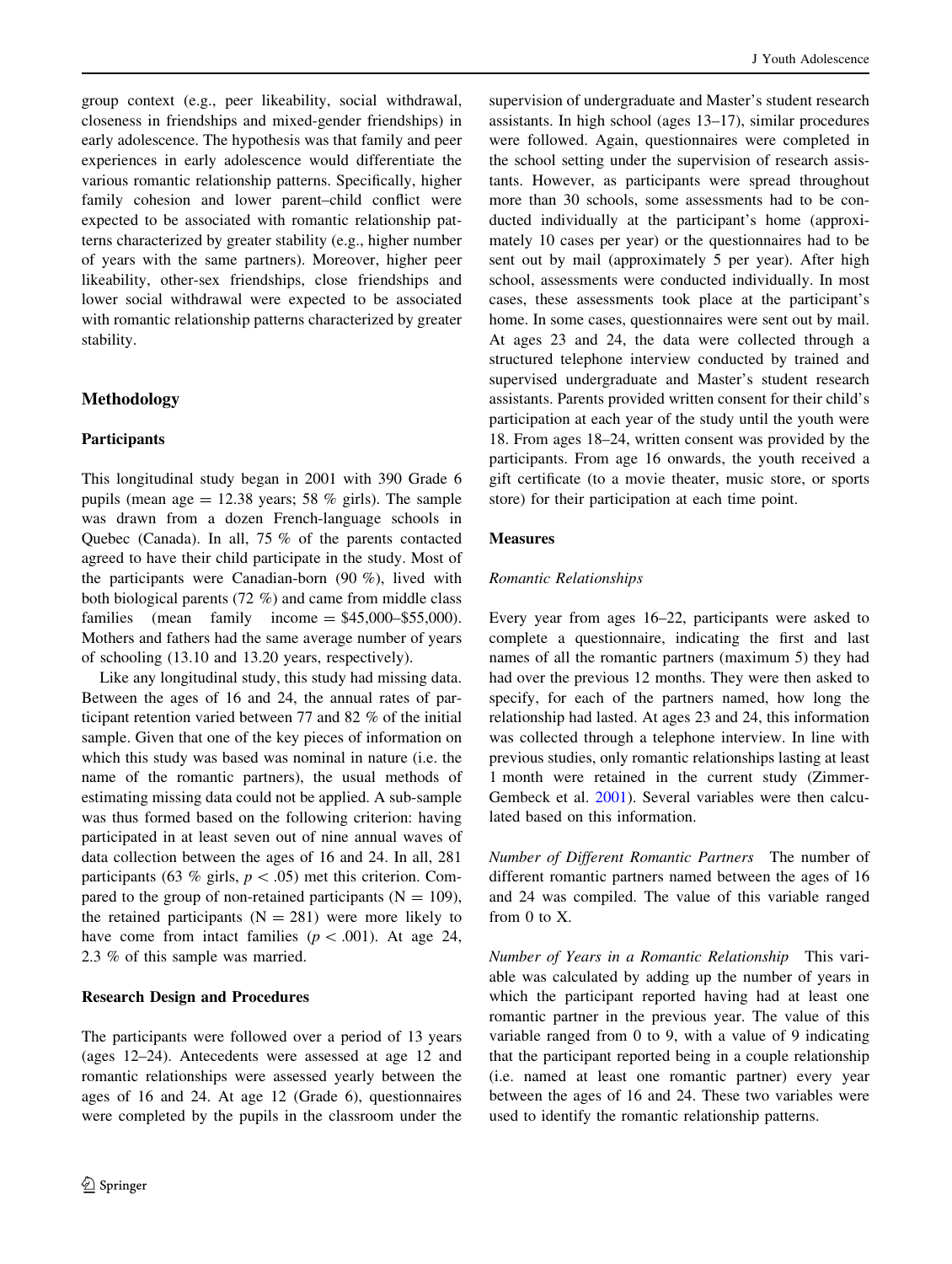Length of the Longest Romantic Relationship The length of the longest romantic relationships was determined for each participant by retaining the partner who was named the most often between the ages of 16 and 24 (ranged from 0 to 9).

Age at First Romantic Relationship This variable corresponded to the age at which the participant first reported having had a romantic partner (ranged from 16 to 24). A score of 25 was assigned to the participants who reported no romantic relationships between the ages of 16 and 24  $(n = 6)$  to allow them to be included in the analyses.

#### Antecedents at Age 12

Family Cohesion The measure of family cohesion assessed the level of emotional bonding between participants and their family members. We used the positive family relations subscale drawn from the questionnaire developed by Metzler et al. [\(1998](#page-12-0)). Participants assessed six items on a five-point scale ranging from ''not at all true" to "completely true" (sample item: "The members of my family help each other''). A family cohesion score was calculated by averaging the scores for these six items  $(\alpha = .88)$ .

Parent–Child Conflict The measure of parent–child conflict examined the extent to which there was conflict between the participants and their parents, using items derived from the Oregon Youth Study (e.g., Dishion et al. [2012\)](#page-11-0). The opening question was: In the last week, how many times did the following things happen between you and at least one of your parents? The items were: ''We got angry at each other,'' ''We argued at the dinner table,'' ''We had a big argument about a little thing'' and ''One of us became so angry that he hit someone.'' Each item was scored on a scale ranging from 1 (never) to 6 (more than six times), and the items were averaged. The internal consistency for this scale was adequate ( $\alpha = .77$ ).

Peer Likeability Sociometric nominations were conducted in each Grade 6 classroom. Over 70 % of the students in each classroom participated in this assessment. Participants were provided with a list of their classmates who were part of the study. They were asked to nominate ''Those you would invite to your birthday party or that you like to play with the most'' (liked-most nominations; LM) and ''Those you would not invite to your birthday party or that you like to play with the least'' (liked-least nominations; LL). No restrictions were imposed regarding the gender or number of classmates that could be nominated. The number of LM or LL

nominations received from classmates was computed for each participant. These scores were then transformed into Z scores within each classroom. A social preference score  $(LM - LL)$  was also calculated for each participant, based on Coie and Dodge's ([1983\)](#page-11-0) procedure. This social preference score was used as an indicator of the participants' peer likeability.

Social Withdrawal Peer nominations were collected in the Grade 6 classroom using the French version of the items from the Revised Class Play scale (Masten et al. [1985](#page-12-0)). Students whose parents provided permission to participate in the study appeared on an alphabetical roster handed out to the participants. Using this roster, youth were asked to select up to three peers in their classroom who best fit each of the descriptors. A score for each participant was created by summing up the number of nominations received from classmates. These scores were then transformed into Z scores for each classroom. Social withdrawal was measured by averaging two items (''Prefers playing alone than with others" and "Is always alone";  $r = .89$ ).

Close Friendships We used the close friendship subscale from the Self-Perception Profile for Adolescents (Harter [1988](#page-11-0)). This subscale is comprised of five items, scored from 1 to 4, with higher scores reflecting a more positive self-image (e.g., ''Some youth find it hard to make friends they can really trust BUT Other youth are able to make close friends they can really trust''). For each participant, a close friendship score was calculated by computing the mean of the five items. The internal consistency of this scale was satisfactory ( $\alpha = .79$ ).

Other-Sex Friendships To examine the proportion of other-sex friendships in the friendship network, participants were asked to write down the full name (first and last names) of up to 10 friends. No constraints were imposed regarding the context in which these friendships took place. The friends could be from school, the neighbourhood, an after-school activity, or any other context. In a second step, participants were asked to answer a series of questions for each of the friends named, including the friend's gender and the nature of their relationship. The friends who were designated by the participants as cousins, brothers/sisters or romantic partners were removed from the network and were not considered in the current analyses. These friendships represented fewer than 5 % of the total nominations. The proportion of the friendship network comprised of other-sex friends was computed. The proportion measure was the number of other-sex friends divided by the number of other-sex friends plus the number of samesex friends (Poulin and Pedersen [2007\)](#page-12-0).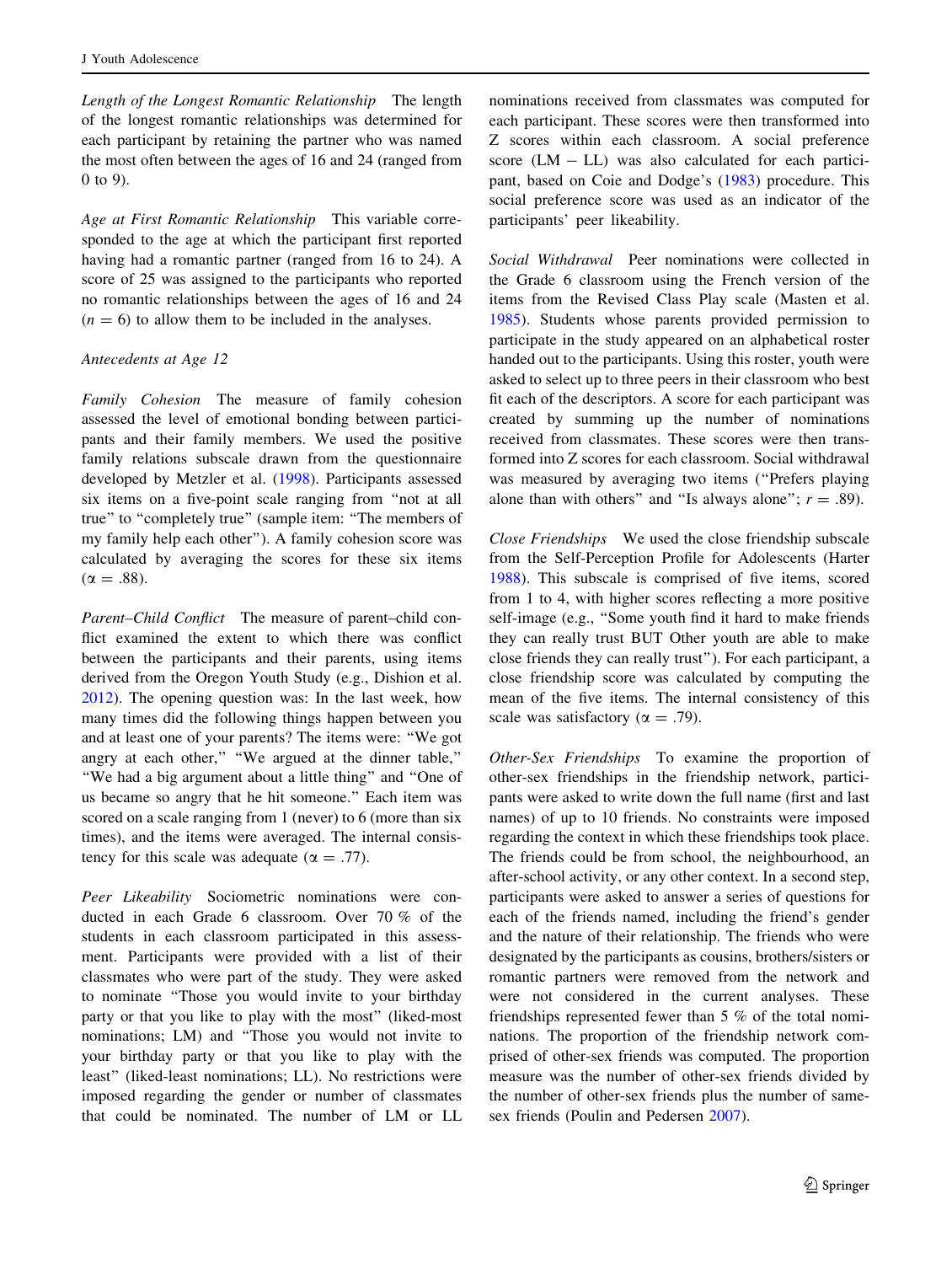#### Data Analysis Plan

The analyses were conducted in three steps: (1) identifying the romantic relationship patterns; (2) validating the patterns based on external variables, and (3) examining the interpersonal experiences in early adolescence.

Two variables were used to identify the romantic relationship patterns: (1) the number of different romantic partners between the ages of 16 and 24, and (2) the number of years in a romantic relationship between the ages of 16 and 24. These two variables were subjected to a latent class analysis (PROC LCA, SAS). This person-centred analysis brought out homogeneous sub-groups of participants within a heterogeneous sample (Lanza et al. [2007](#page-12-0)). As stated by Lanza et al. ([2007\)](#page-12-0), latent class analysis has many advantages compared to cluster analysis. First, this type of analysis considers the possibility of error and the probability of belonging to a group. Moreover, the optimal model with regard to the number of classes in the sample is determined by using fit statistics. In our study, the goodness of fit of the optimal model was measured using the Log-Likelihood, Bayesian Information Criterion (BIC), sample-size adjusted BIC (SSA-BIC) and Aikaike Information Criterion (AIC) (Lanza et al. [2007\)](#page-12-0). The entropy was used to determine the degree of uncertainty of the classification (Celeux and Soromenho [1996](#page-11-0)). In order to compare the romantic relationship patterns identified by the latent class analysis, a MANOVA with Tukey's post hoc analysis was performed on the two variables used to identify these patterns. This analysis made it possible to examine where the differences between the patterns lay with regard to the number of different romantic partners between the ages of 16 and 24 and the number of years in a romantic relationship between the ages of 16 and 24.

The romantic relationship patterns were then compared to one another and validated based on external variables other than those that had been used to identify them. These variables were: length of the longest romantic relationship, age at first romantic relationship, and gender. For the comparisons involving the first two variables, a MANOVA

with Tukey's post hoc analysis was used. Gender was analyzed using a Chi square analysis.

Lastly, interpersonal experiences in early adolescence were examined using a MANOVA with Tukey's post hoc analysis. This analysis made it possible to determine whether the patterns differed from one another with regard to these interpersonal experiences and, if so, where these differences lay.

## Results

#### Identifying Romantic Relationship Patterns

Models ranging from two to six classes were tested using latent class analyses. Table 1 presents the results for each model. An examination of the fit statistics for all these models revealed that the Log-Likelihood decreased progressively and then showed a less pronounced decrease between the five- and six-class models. The BIC, SSA-BIC and AIC were lowest for the five-class model compared to all the other solutions. These fit statistics suggested that the five-class model was the model that best fit the data. Furthermore, the entropy of the five-class model was adequate, which confirmed our decision to choose this model. The means and standard deviations of the two grouping variables for each of the five classes are presented in Table [2.](#page-6-0) A MANOVA comparing the five classes with regard to these two variables revealed significant differences between them (Wilks'  $\lambda = .04$ , F (4, 276) = 288.03,  $p$  < 001). These differences concerned the number of different romantic partners  $(F (4, 276) = 219.30,$  $p<.001$ ) and the number of years in a romantic relationship (F (4, 276) = 468.67,  $p < .001$ ). The post hoc analyses revealed that the number of romantic partners increased significantly from the first to the fifth pattern  $(p\lt .001)$ , with the exception of the second and third patterns, which did not differ from one another ( $p = .78$ ). The post hoc analyses also revealed that the first pattern differed from the other patterns insofar as it showed a low

| <b>Table 1</b> Fit statistics for latent<br>class analysis | Number of classes | LL         | AIC     | BIC     | <b>SSA-BIC</b> | Entropy |
|------------------------------------------------------------|-------------------|------------|---------|---------|----------------|---------|
|                                                            | ∠                 | $-1229.79$ | 2473.58 | 2499.05 | 2476.85        | .91     |
|                                                            |                   | $-1190.77$ | 2401.53 | 2437.91 | 2406.20        | .89     |
|                                                            | 4                 | $-1177.23$ | 2380.46 | 2427.76 | 2386.54        | .83     |
|                                                            |                   | $-1161.17$ | 2354.33 | 2412.55 | 2361.81        | .80     |
|                                                            |                   | $-1158.67$ | 2355.35 | 2424.47 | 2364.23        | .78     |
|                                                            |                   |            |         |         |                |         |

LL Log-Likelihood, AIC Aikaike Information Criterion, BIC Bayesian Information Criterion, SSA-BIC sample-size adjusted BIC

Boldface type indicates the selected model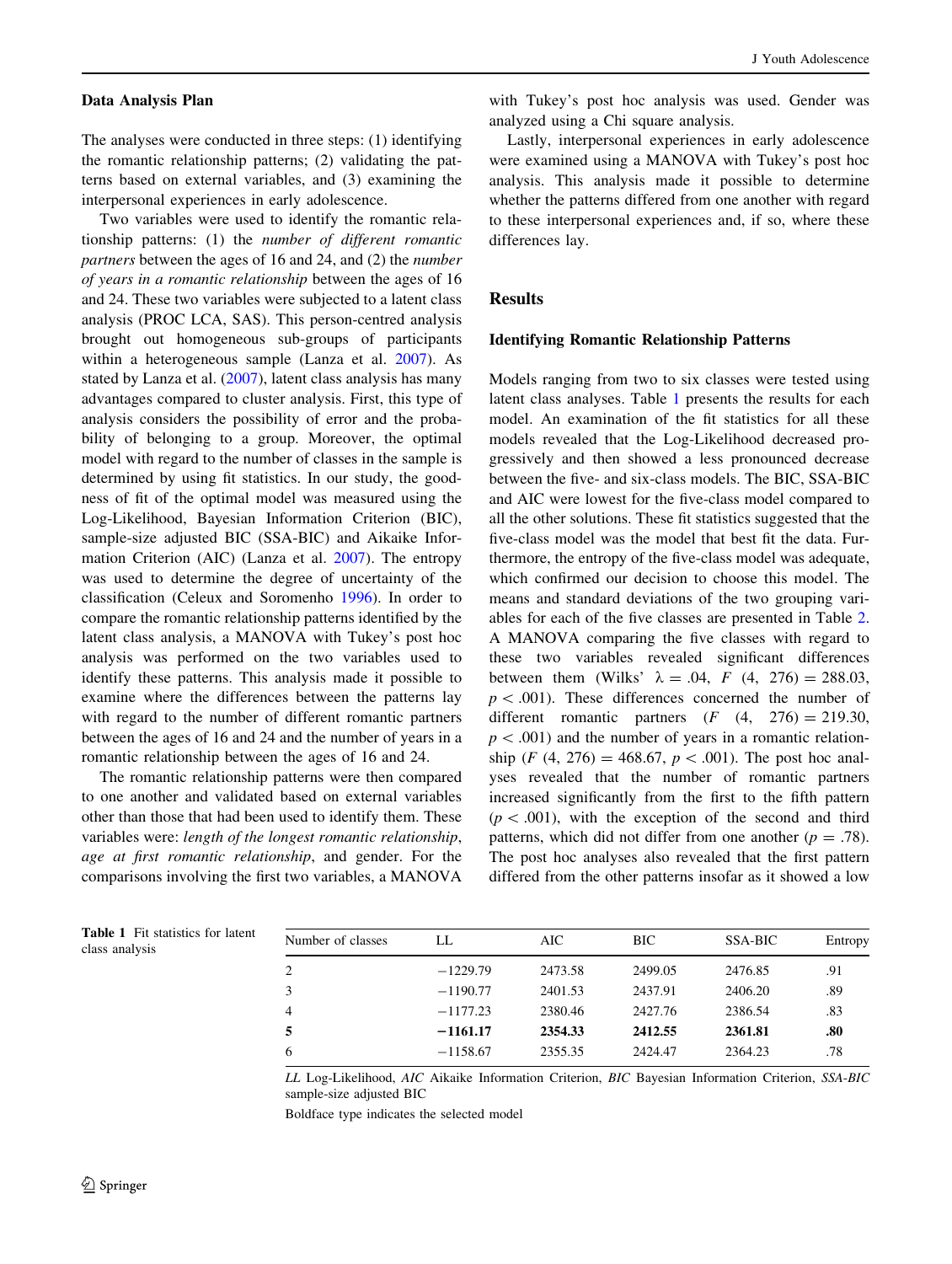| Variables               | Romantic relationship patterns |                     |                       |                       |                    |  |  |
|-------------------------|--------------------------------|---------------------|-----------------------|-----------------------|--------------------|--|--|
|                         | Later $(n = 33)$               | Sporadic $(n = 59)$ | Long-term $(n = 136)$ | Frequent $(n = 41)$   | Intense $(n = 12)$ |  |  |
| Latent class analysis   |                                |                     |                       |                       |                    |  |  |
| Number of partners      | 1.30 $(0.95)^a$                | 2.90 $(1.54)^b$     | 3.21 $(1.30)^b$       | 7.08 $(0.96)^{\circ}$ | $11.58$ $(1.56)^d$ |  |  |
| Number of years in a RR | 1.88 $(1.05)^a$                | 5.31 $(0.77)^{b}$   | $8.17 (0.81)^c$       | 8.29 $(0.84)^c$       | 8.42 $(0.67)^c$    |  |  |

<span id="page-6-0"></span>Table 2 Identification of romantic relationship patterns

Means with different subscripts within a row are significantly different from one another ( $p < .05$ )

Table 3 Descriptives statistics for external and demographic variables for each romantic relationship pattern

| Variables                   | Romantic relationship patterns |                  |                       |                     |                  |  |  |
|-----------------------------|--------------------------------|------------------|-----------------------|---------------------|------------------|--|--|
|                             | Later<br>Sporadic<br>Long-term |                  |                       | Frequent<br>Intense |                  |  |  |
| External                    |                                |                  |                       |                     |                  |  |  |
| Longest relationship        | $1.27 (0.91)^a$                | 3.05 $(1.20)^b$  | 5.24 $(1.65)^{\circ}$ | 3.83 $(1.26)^b$     | 3.25 $(1.06)^b$  |  |  |
| Age at first relationship   | 19.88 $(3.54)^a$               | 16.98 $(1.38)^b$ | 16.33 $(0.66)^b$      | 16.17 $(0.44)^{b}$  | 16.00 $(0.00)^b$ |  |  |
| Demographic                 |                                |                  |                       |                     |                  |  |  |
| Gender $(\%$ girls)         | 36.36                          | 44.07            | 69.85                 | 70.73               | 91.67            |  |  |
| Family structure (% intact) | 81.81                          | 75.86            | 74.81                 | 73.17               | 100.00           |  |  |

Means with different subscripts within a row are significantly different from one another ( $p < .05$ )

number of years in a romantic relationship ( $p\lt 0.001$ ) and that the second pattern was characterized by a moderate number of years in a romantic relationship ( $p\lt0001$ ), whereas the other three patterns were characterized by a high number of years in a romantic relationship and did not differ among themselves.

The five classes were then compared to one another with regard to the two external variables using a MANOVA and post hoc analysis. Means and standard deviations are reported in Table 3. This analysis revealed that the five romantic relationship patterns differed significantly from one another (Wilks'  $\lambda = .36$ , F (4, 276) = 45.85,  $p\lt 0.001$ ). An examination of the univariate tests indicated that these differences concerned both the length of the longest romantic relationship  $(F (4, 276) = 64.26,$  $p<.001$ ) and age at first romantic relationship (F (4,  $276$ ) = 43.90,  $p < .001$ ). The post hoc analyses revealed that the participants in the first pattern were characterized by shorter romantic relationships than those in the other patterns ( $p < .001$ ), while the participants in the third pattern were characterized by longer romantic relationships  $(p<.001)$ . Moreover, the participants in the first pattern differed from those in the other four patterns insofar as they were characterized by late entry into romantic relationships  $(p<.001)$ . Lastly, the romantic relationship patterns also differed with regard to gender ( $\chi^2$  (4) = 26.49, p < .001). The participants in the first two patterns were mostly boys whereas those in the other three patterns were mostly girls.

To sum up, the participants in the first pattern ( $n = 33$ ; 11.7 %) were characterized by a low number of romantic partners and a low number of years in a romantic relationship between the ages of 16 and 24. The term ''later involvement'' was used to refer to this pattern because these youth were also characterized by late entry into romantic relationships. The participants in the second pattern  $(n = 59; 21 \%)$  were characterized by a moderate number of romantic partners and a moderate number of years in a romantic relationship. Since these participants' romantic relationships were spread out over time, this pattern was called ''sporadic involvement.'' The participants in the third pattern ( $n = 136$ ; 48.4 %) were characterized by a moderate number of romantic partners and a high number of years in a romantic relationship. These participants had longerlasting romantic relationships. Thus, this pattern was referred to as ''long-term involvement.'' The participants in the fourth pattern ( $n = 41$ ; 14.6 %) were characterized by a high number of romantic partners and a high number of years in a romantic relationship. This pattern was called "frequent involvement" because of these participants' tendency to frequently change romantic partners while being involved in a romantic relationship in every year of the study. The fifth pattern ( $n = 12; 4.3 \%$ ) was made up of participants who presented a very high number of different romantic partners and a high number of years in a romantic relationship. The term ''intense involvement'' was used to refer to this pattern.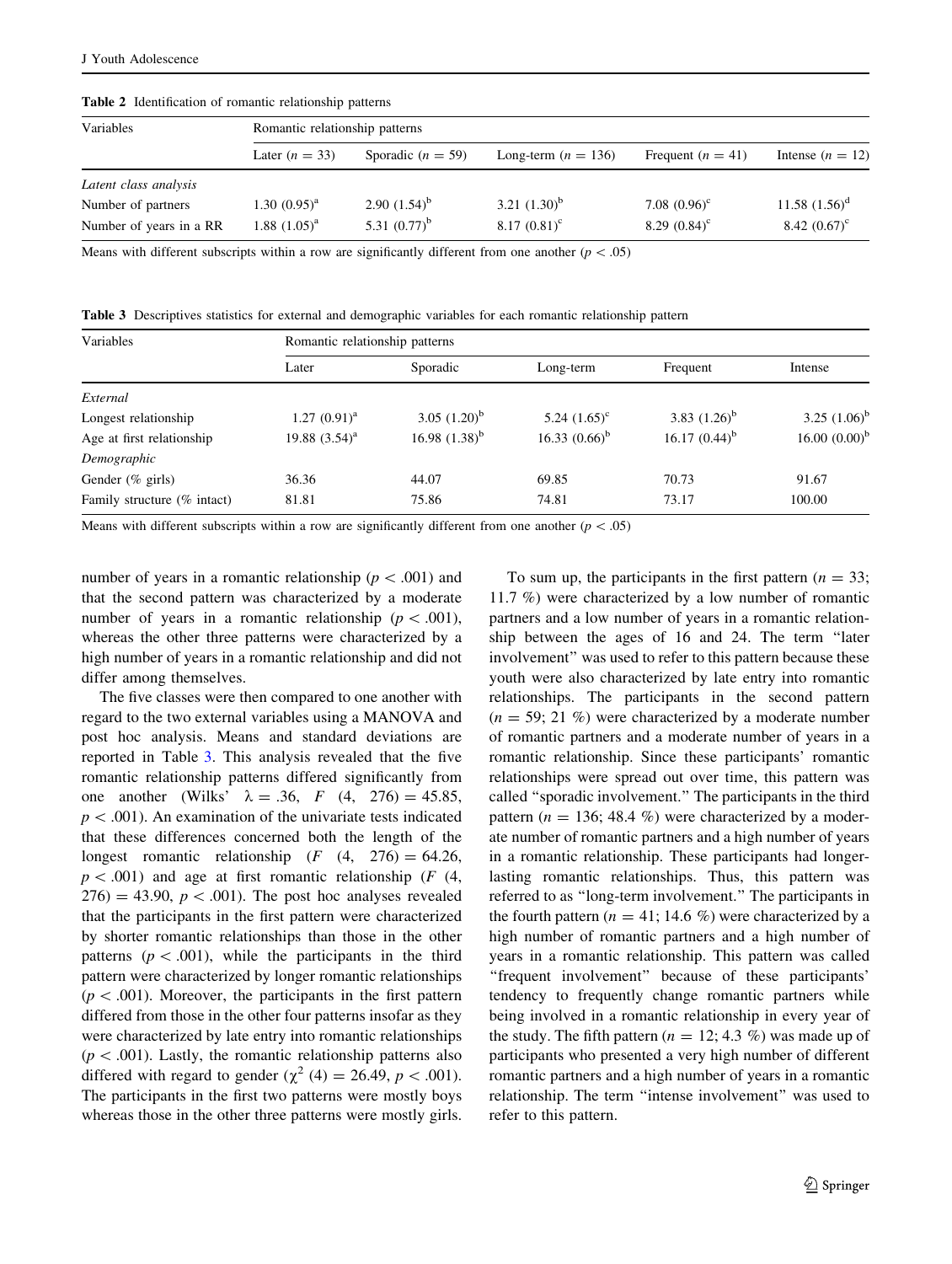## Associations Between Family and Peer Experiences in Early Adolescence and Romantic Relationship Patterns

Means and standard deviations for each of the antecedents for each romantic relationship pattern are presented in Table 4. A MANOVA including all these variables as a function of the patterns proved to be significant (Wilks'  $\lambda = .751, p < .001$ . An examination of the univariate tests revealed significant effects for all of the variables, except family cohesion ( $p = .355$ ). A first significant finding concerned parent–child conflict ( $p < .01$ ). The post hoc analyses revealed that the youth in the intense involvement pattern reported more conflict in their relationship with their parents at age 12 compared to the youth in all the other patterns. With regard to peer relationships, a significant effect was found for peer likeability ( $p\lt 0.01$ ). The post hoc analyses showed that the participants in the longterm and intense involvement patterns were the most wellliked by their classmates at age 12, whereas the participants in the later involvement pattern were the least well-liked. A third significant finding was noted for social withdrawal  $(p\lt 0.01)$ . The post hoc analyses showed that the participants in the later involvement pattern were the most socially withdrawn, while those in the long-term, frequent and intense involvement patterns were the least withdrawn. A significant effect was also found for close friendships  $(p\lt 0.01)$ . The post hoc analyses revealed that the participants in the later involvement pattern perceived less closeness in their friendships at age 12 while the participants in the frequent involvement pattern perceived more closeness in their friendships. Lastly, a significant effect was found for the proportion of other-sex friends in the friendship network ( $p < .05$ ). The post hoc analyses indicated that the participants in the later involvement pattern had fewer other-sex friends at age 12, while the participants in the frequent and intense involvement patterns had the most other-sex friends.

## **Discussion**

Recent longitudinal studies using person-centred analyses reported the existence of different romantic relationship patterns from adolescence to young adulthood, including some that were characterized by early or late entry into romantic relationships and others that were characterized by frequent changes in partners (e.g., Connolly et al. [2013](#page-11-0); Orpinas et al. [2013](#page-12-0); Rauer et al. [2013\)](#page-12-0). The current study followed up on this work and aimed to identify and describe the romantic relationship patterns among a sample of French Canadian youth interviewed from ages 16–24. It also aimed to determine whether these patterns were associated with the youth's interpersonal experiences in the family and peer group at age 12. The latent class analysis brought out five romantic relationship patterns that differed from one another with regard to external variables as well as several interpersonal experiences. Below, we describe the study's findings in detail and discuss their developmental significance.

## Romantic Relationship Patterns

The five romantic relationship patterns can be described as being along a continuum. At the center was the long-term involvement pattern which included almost half of the participants and was characterized by longer romantic relationships. Two romantic relationship patterns including a smaller number of participants were markedly different from this normative pattern. At one end of the spectrum, the later involvement pattern included individuals who were characterized by late entry into romantic relationships. At the other end, the individuals in the intense involvement pattern were characterized by continuous involvement in romantic relationships but with very frequent partner changes. Two other patterns were found between these opposite poles. The participants in the frequent involvement pattern were also characterized by

Table 4 Means (and standard deviations) of family and peer experiences for each romantic relationship pattern

| Variables             | Romantic relationship patterns |                       |                     |                       |                     |           |  |  |
|-----------------------|--------------------------------|-----------------------|---------------------|-----------------------|---------------------|-----------|--|--|
|                       | Later                          | Sporadic              | Long-term           | Frequent              | Intense             | F(4, 276) |  |  |
| Family cohesion       | 3.71(0.98)                     | 4.01(0.81)            | 3.93(0.88)          | 3.97(0.76)            | 3.57(0.87)          | 1.10      |  |  |
| Parent-child conflict | 1.46 $(0.53)^a$                | 1.63 $(0.74)^a$       | $1.79(0.79)^a$      | $1.78~(0.87)^a$       | 2.56 $(1.47)^b$     | 5.99**    |  |  |
| Peer likeability      | $-0.72$ $(1.73)^{a}$           | $0.00$ $(1.34)^{a,b}$ | $0.39(1.47)^b$      | $0.11$ $(1.55)^{a,b}$ | $0.77~(1.12)^{b}$   | $4.52**$  |  |  |
| Social withdrawal     | $0.50(1.40)^a$                 | $-0.07 (0.70)^{a,b}$  | $-0.11(0.80)^{b}$   | $-0.25(0.44)^{b}$     | $-0.17(0.55)^{b}$   | $4.41**$  |  |  |
| Close friendships     | 3.03 $(0.64)^a$                | 3.12 $(0.69)^{a,b}$   | 3.38 $(0.62)^{a,b}$ | 3.50 $(0.51)^b$       | 3.35 $(0.67)^{a,b}$ | $4.43**$  |  |  |
| Other-sex friendships | $0.09(0.16)^a$                 | $0.15 (0.14)^{a,b}$   | $0.15 (0.16)^{a,b}$ | $0.21 (0.18)^b$       | $0.24$ $(0.20)^{b}$ | $3.36**$  |  |  |

Means with different subscripts within a row are significantly different from one another ( $p \le .05$ )

\*\*  $p < .05$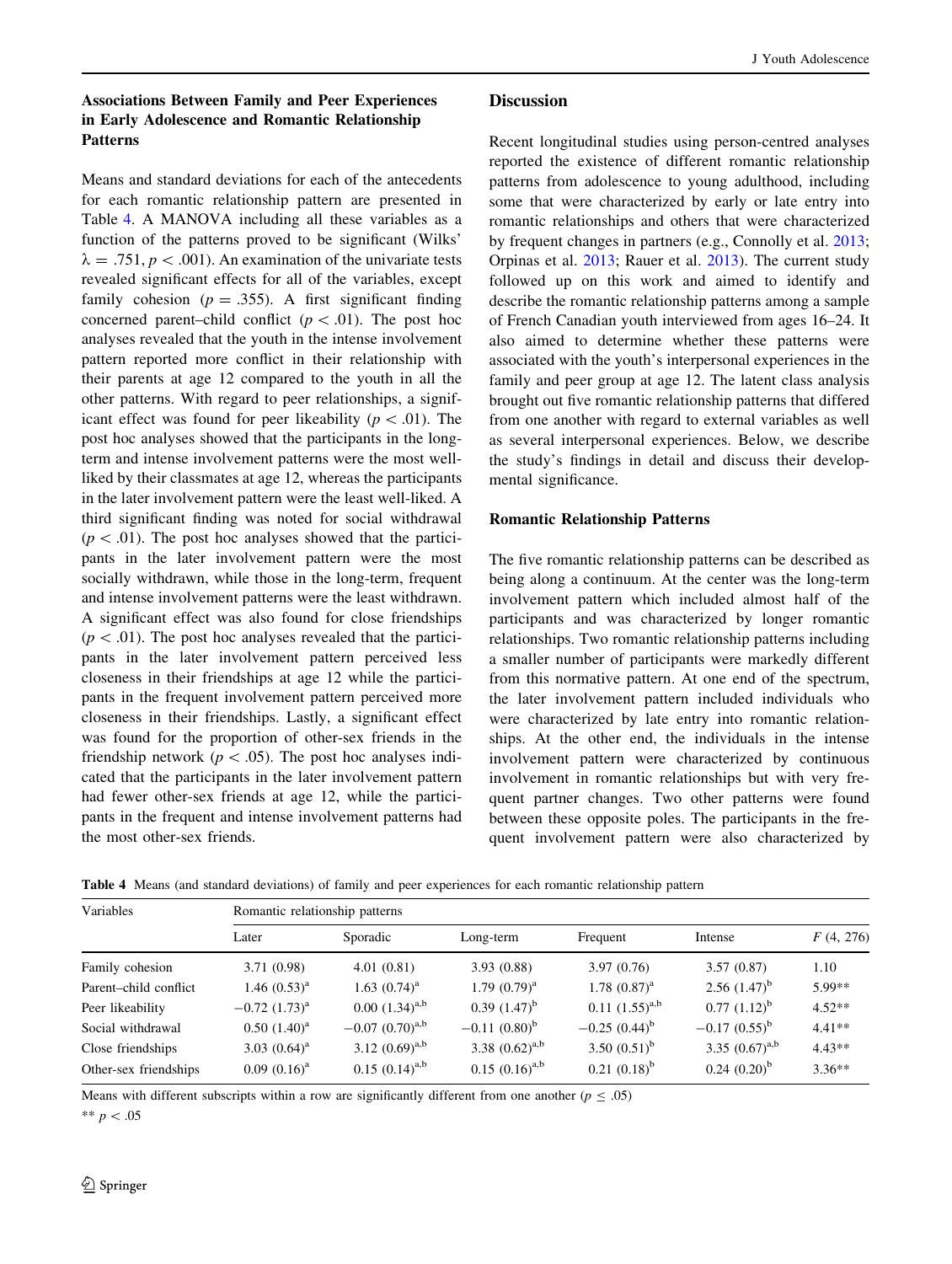numerous partner changes but to a lesser extent than those in the intense involvement pattern. Lastly, youth in the sporadic involvement pattern were a little more involved in romantic relationships than those in the later involvement pattern but not as involved as those in the other three patterns.

Males and females were not equally represented in each of these romantic relationship patterns. When patterns were characterized by higher levels of romantic involvement (long-term, frequent and intense involvement patterns), females were in the majority. When they were characterised by lower levels of involvement (late and sporadic involvement patterns), males were overrepresented. These results corroborate the literature on gender differences in romantic relationships. Indeed, beginning in adolescence, males are less comfortable than females in navigating themselves in the romantic sphere (Giordano et al. [2012](#page-11-0)), which could contribute to their lower level of involvement. Additionally, females seek more support within their romantic relationship than males (Perrin et al. [2011\)](#page-12-0) as well as investing themselves more in these relationships in order to maintain them (Shulman et al. [2013\)](#page-12-0). This can explain why females are overrepresented in patterns characterized by more involvement.

Given the significant similarities between the current study and that by Rauer et al. ([2013\)](#page-12-0) (e.g., 10-year longitudinal design with yearly identification of romantic partners, person-centred analyses), a comparison of the results is in order. The findings are similar in several respects. Indeed, both studies brought out five patterns. In most cases, given their striking similarities, we used similar names for these patterns as those proposed by Rauer et al. Moreover, the gender representation in each pattern was similar in both studies. This replication of Rauer et al.'s results in a different cultural context (French Canadian versus American) and covering a slightly different age range (16–24 vs. 18–25) thus lends support to the validity of these romantic relationship patterns.

However, some differences in the findings should be highlighted. First, the proportion of individuals in each pattern was somewhat different. For example, in Rauer et al.'s study, the later involvement pattern included the greatest number of individuals (28.38 vs. 11.74 % in our study) whereas, in our study, the long-term involvement pattern was the most prevalent (48.40 vs. 20.74 % for the long-term committed pattern in Rauer et al.'s study). It is possible that these differences can be attributed to the fact that the procedures used to identify the romantic partners were not the same. More specifically, in Rauer et al.'s study, participants were asked to name their current romantic partner, with the result that partners with whom the participant had been involved in a relationship, even for several months, between the yearly waves of data collection, would not have been identified. This procedure might have led to an over-estimation of the real number of individuals in the later involvement pattern. It is plausible that the proportion of individuals in this pattern reported in the current study is closer to reality, since all of the romantic partners with whom the participants were involved in a relationship for at least 1 month were taken into consideration here. Lastly, this methodological difference might also explain the absence in our study of a pattern characterized by a single romantic relationship throughout the entire period under investigation, as was found in Rauer et al.'s study (long-term committed). It is likely that the steady involvement and long-term committed patterns found in Rauer et al.'s study were combined in the long-term involvement pattern found in our study.

Second, while both studies identified a pattern characterized by continuous involvement in a romantic relationship with a frequent change in partners, referred to in both studies as ''frequent involvement'' (16.44 % of Rauer et al.'s sample), ours was the only of the two studies to identify a pattern characterized by very frequent changes in romantic partners (intense involvement). This difference was likely due to the greater precision with which all romantic partners were identified in our study, bringing out a ''more extreme'' pattern characterized by even more frequent partner changes than those reported by Rauer et al. The small number of participants in this pattern (4.27 % of our sample) is not surprising given that it is an atypical trajectory. A similar pattern has also been found in research on sexuality. Specifically, one study showed that at 26 years of age, 4 % of individuals reported having had 20 or more different sexual partners over the course of their lives (Zimmer-Gembeck and Collins [2008](#page-12-0)). It should be noted here that while individuals in atypical trajectories represent only a small part of the population, these individuals often show the highest levels of psychosocial problems (Madsen and Collins [2011\)](#page-12-0).

Cultural differences may also have explained some of the divergent findings between the two studies. On average, French Canadians marry and have children at a later age, and stay in school longer (ISQ [2012](#page-12-0); USCB [2012\)](#page-12-0), which could allow them more time for romantic exploration. This might explain why the long-term involvement pattern was clearly less prevalent in our study. This difference is also reflected in the rate of married couples in the two studies; Rauer et al. ([2013\)](#page-12-0) reported that 27.6 % of their participants were married at age 25, compared to 2.3 % in our sample at age 24.

#### Interpersonal Experiences in Early Adolescence

The interpersonal experiences examined in this study helped us to better understand the possible origin of some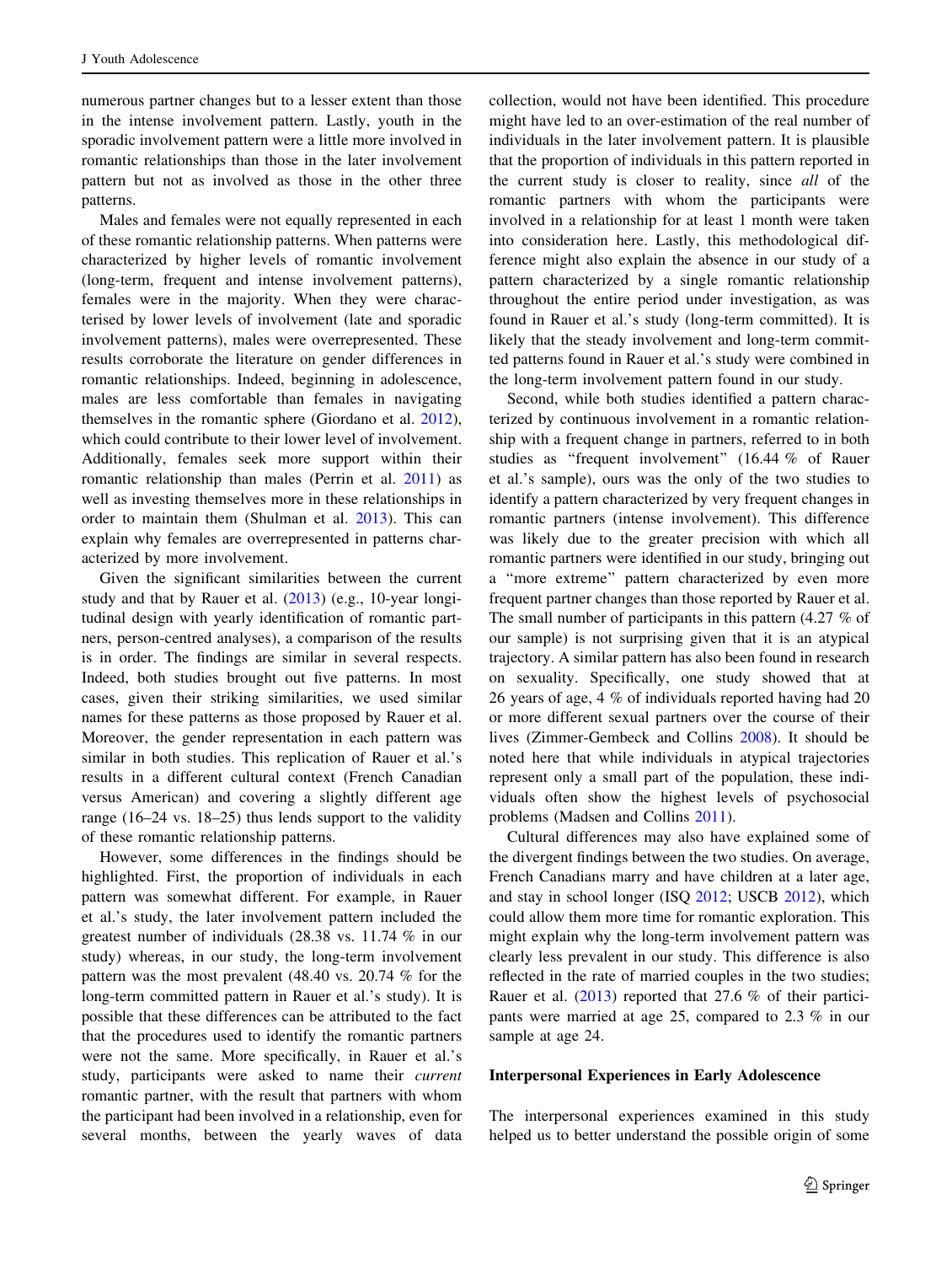of these romantic relationship patterns. The most extreme patterns in the spectrum (later involvement and intense involvement) were marked by the greatest differences in interpersonal experiences compared to the other patterns.

The individuals in the later involvement pattern clearly showed problems integrating into the peer group in early adolescence. In fact, at age 12, they were the most socially withdrawn, were not well liked by their peers, had few other-sex friends and perceived less closeness in their friendships than participants in the other patterns. Two points merit discussion here. First, these results are consistent with previous studies. More specifically, taken one by one, these dimensions of peer relationships in early adolescence have already been shown to be associated with subsequent problems in romantic relationships (Asendorpf and Wilpers [1998](#page-11-0); Feiring [1999](#page-11-0); Houser et al. [2014](#page-12-0); Seiffge-Krenke [2003\)](#page-12-0). The current study showed that each of these dimensions was associated with later romantic involvement, even when they were examined simultaneously (i.e. multivariate analysis). Second, it is possible that social withdrawal is the common thread linking all of these interpersonal experiences. Thus, socially withdrawn youth are particularly prone to being disliked by their peers (Newcomb et al. [1993](#page-12-0)), have lower quality friendships (Rubin et al. [2006b\)](#page-12-0) and have greater difficulty forming relationships with other-sex peers, first on a friendship basis and later in romantic relationships (Connolly et al. [2000\)](#page-11-0). Although, in the current study, the participants' interpersonal experiences were all measured concomitantly at age 12, it is also possible to imagine a cascading model, extending from early to late adolescence, in which social withdrawal leads to exclusion from the peer group, which in turn: (1) makes it difficult to form friendships with samesex peers that are conducive to closeness, and (2) limits the opportunities to form friendships with other-sex peers. Failure in these two relational contexts during adolescence then compromises these individuals' capacity to form romantic relationships at the same age as their peers. Sullivan's interpersonal theory ([1953\)](#page-12-0) highlights the developmental importance of friendship. Friendship constitutes a social context that favours several forms of learning which are then extended to romantic relationships. Thus, difficulty forming friendships hinders this learning, which can then lead to difficulty in forming romantic relationships. Although the current findings showed that these individuals tend to form romantic relationships later than their peers, this does not necessarily suggest that the quality of their couple relationships in adulthood differs from that of their peers. More studies are needed to clarify this issue.

The youth in the intense involvement pattern presented a combination of positive experiences in the peer group context and negative experiences in the family context which, at first sight, is intriguing. More specifically, our results showed that these youth were particularly well liked by their classmates in Grade 6, were not socially withdrawn, and had friendship networks that included the highest proportion of other-sex peers. The transition to a mixed-gender peer network is a normative phenomenon during adolescence (Poulin and Pedersen [2007](#page-12-0)). However, the individuals in the intense involvement pattern appeared to experience this process earlier than the other youth. These results suggest that these youth were highly involved in their peer group in early adolescence, which may have facilitated greater access to potential romantic partners.

Moreover, the youth in the intense involvement pattern reported experiencing more frequent conflict with their parents at age 12 than the youth in the other patterns. Two implications emerge from this finding. First, difficulties in the parent–child relationship in early adolescence have been associated with a higher level of involvement in the peer group (Fuligni and Eccles [1993\)](#page-11-0). Second, learning to deal with interpersonal conflict in a healthy way is an important challenge during adolescence and a conflictual family environment is likely to compromise this learning. According to the social development perspective, this learned conflictual approach may later be extended to the individual's other significant interpersonal relationships (Bryant and Conger [2002](#page-11-0)). Indeed, one of the main factors that can compromise the quality of romantic relationships during adolescence and lead to the break-up of these relationships is poor conflict resolution between the partners (e.g., Madsen and Collins [2011\)](#page-12-0). To sum up, the youth in this pattern were highly involved in their peer group, were well liked by others and easily formed relationships with other-sex peers but had difficulty maintaining these relationships because of an overly conflictual interactional style. However, although our results appear to suggest such a scenario, further studies are needed to confirm this finding.

Compared to the individuals in the intense involvement pattern, those in the frequent involvement pattern reported more closeness in their friendships at age 12 and did not have a conflictual relationship with their parents. The frequent changes in romantic partners reported by the youth in this pattern could simply have been a manifestation of a normal tendency to explore during this developmental period rather than an extension of difficulties experienced in the family or peer group contexts (Arnett [2000](#page-11-0)).

The participants in the long-term involvement pattern were only characterized by the fact that they were well liked by their peers at age 12. These results are consistent with those found by Rauer et al.  $(2013)$  $(2013)$ , who reported that the participants in the long-term committed pattern were characterized by positive peer-related experiences. Nevertheless, one would have expected these participants to also be characterized by greater friendship closeness. Indeed,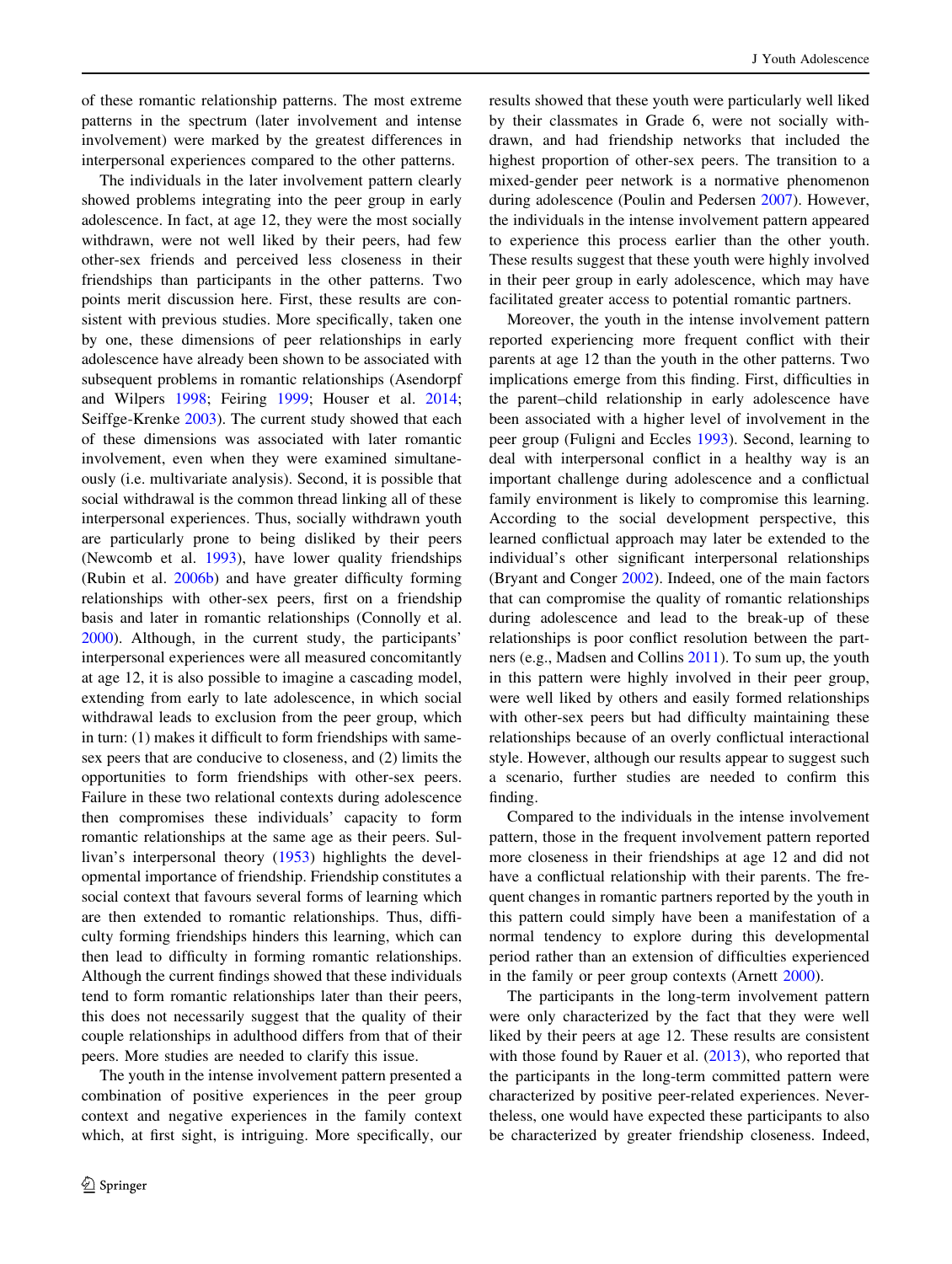friendship intimacy, which is stronger in close friendships, could be extended to romantic relationships (Seiffge-Krenke [2000\)](#page-12-0), and is related to the longevity of these relationships (Hill and Peplau [1998](#page-11-0)).

The participants in the sporadic involvement pattern did not stand out from the participants in the other patterns with regard to the interpersonal experiences measured in our study. However, Rauer et al. ([2013\)](#page-12-0) found this pattern to be the most strikingly characterized by negative interpersonal experiences. These differences in the findings could be attributed to the methodological differences outlined above. Thus, the participants in Rauer et al.'s sporadic involvement pattern may have had similar characteristics to the participants in the intense involvement or later involvement patterns that emerged in our study. Moreover, this spacing between romantic relationships could simply be a normal form of exploration in romantic relationships (Arnett [2000](#page-11-0)), which could explain why these participants were not characterized in any particular way with regard to the interpersonal experiences in early adolescence.

#### Strengths, Limitations and Future Research

The methodological strengths of this study include the use of a longitudinal design extending over 13 years (from ages 12–24), yearly measures of romantic relationships over 9 years, the detailed identification of all the romantic partners with whom participants were in a relationship (lasting at least 1 month) and the use of person-centred analyses which brought out the developmental heterogeneity marking this period.

Some limitations should nevertheless be mentioned. First, participants were asked to name their romantic partners but these partners were not contacted to confirm the existence of a romantic relationship. However, the criterion stipulating that each relationship had to have lasted at least 1 month and the fact that the participants were asked to specify the full name of their partners may have helped lessen the impact of this limitation. Second, self-report questionnaires were used to assess several interpersonal experiences in early adolescence (4 out of 6). This may have resulted in some shared method bias, especially given that the romantic relationships were also self-reported. However, the two interpersonal experiences measured using a different procedure (peer nominations) also brought out the different romantic relationship patterns. Third, the ''longest relationship'' variable was based on the number of times a partner was named over the course of the study, which limited our ability to distinguish between relationships that lasted only a few months and those that were maintained for over a year. Finally, the current study used a fairly homogeneous sample of youth from a single geographical area. These findings should be replicated with more ethnically and economically diverse samples and with members of the LGBT community.

Research on romantic relationship patterns could be extended in several ways in future studies. First, the current study identified romantic relationship patterns from age 16 onward, an age when the majority of youth have already experienced a romantic relationship (Carver et al. [2003](#page-11-0)). Starting a study at a younger age might help bring out an early starter pattern. Second, future studies should also carefully track the psychosocial development of individuals over time (e.g., depression, substance use or sexuality) throughout their romantic relationship development to better understand how romance and psychosocial health might evolve together. Finally, although romantic relationships are dyadic in nature, no information on the partners' characteristics or the quality of the relationships was taken into account in this study. For example, did the individuals in the different romantic relationship patterns tend to form relationships with partners who presented particular characteristics or were in the same romantic relationship pattern as they were? Do different romantic relationship patterns all lead to the same quality of couple relationships in adulthood? Does the fact of being in a nonnormative pattern (e.g., later involvement or intense involvement) from early adolescence to emerging adulthood necessarily result in difficulties that persist into adult romantic relationships? Although the present study provided some important insight into romantic relationship patterns, longitudinal studies with multiple respondents are needed to address these questions.

## Conclusion

Research on developmental romantic relationship patterns is very recent. This study aimed to contribute to this field, bringing many innovative aspects to the literature. First, the romantic relationship patterns were identified more precisely, with all the participants' romantic partners being considered. Moreover, the examination of these romantic relationship patterns began during middle adolescence, a period when romantic relationships begin to be oriented towards intimacy. These elements brought out, for the first time, a romantic relationship pattern characterized by intense involvement in romantic relationships, as well as four other patterns, including one normative pattern that included almost half of the participants. Finally, this study contributes to the literature on romantic relationship patterns by demonstrating that the five patterns identified differed from one another with regard to family and peer interpersonal experiences assessed in early adolescence, especially for the patterns situated at the poles of the romantic involvement continuum.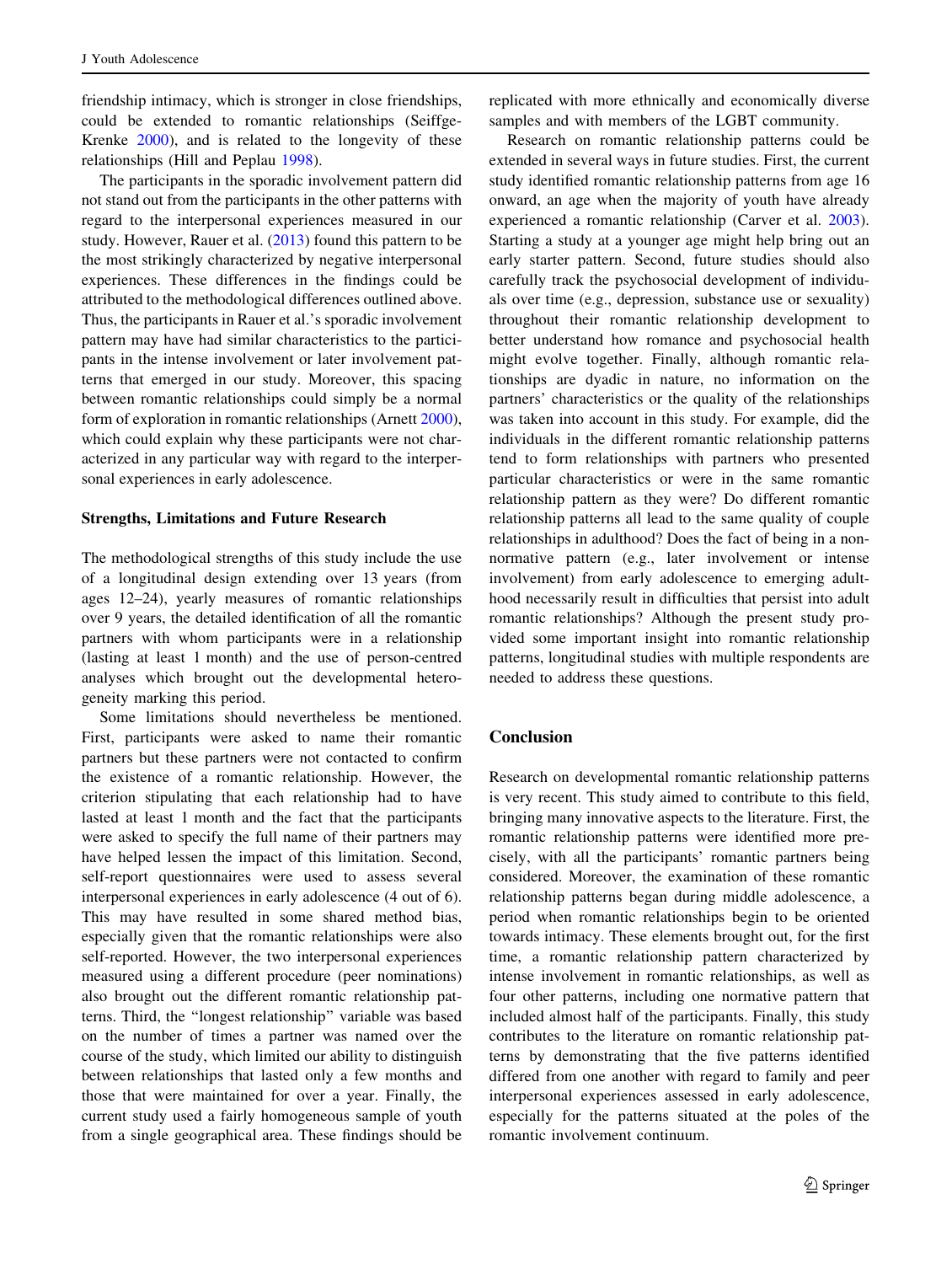<span id="page-11-0"></span>Authors' contributions This research was conducted as part of S.B.'s doctoral dissertation. S.B. participated in the coordination of the study, performed the statistical analysis, interpreted the data, and drafted the manuscript. F.P. conceived of the study, its design, its coordination, participated in the interpretation of the data and helped to draft the manuscript. All authors read and approved the final manuscript.

Funding This research was supported by research grants from the Social Sciences and Humanities Research Council of Canada and the Fonds Québécois pour la Recherche sur la Société et la Culture for the second author. The first author received fundings from the Fonds Québécois pour la recherche sur la Société et Culture.

#### Compliance with ethical standards

Conflicts of interest The authors report no conflict of interests.

Ethical approval This study have been approved by the appropriate institutional research ethics committee. APA human subjects guidelines were followed in the collection of data.

Informed consent Informed consent was obtained from all individual participants included in the study.

## References

- Arnett, J. J. (2000). Emerging adulthood: A theory of development from the late teens through the twenties. American Psychologist, 55(5), 469–480. doi[:10.1037/0003-066X.55.5.469](http://dx.doi.org/10.1037/0003-066X.55.5.469).
- Asendorpf, J. B., & Wilpers, S. (1998). Personality effects on social relationships. Journal of Personality and Social Psychology, 74(6), 1531–1544. doi:[10.1037/0022-3514.74.6.1531](http://dx.doi.org/10.1037/0022-3514.74.6.1531).
- Brown, B. B. (1999). "You're going out with who?!": Peer group influences on adolescent romantic relationships. In W. Furman, B. B. Brown, & C. Feiring (Eds.), The development of romantic relationships in adolescence (pp. 291–329). New York: Cambridge University Press.
- Bryant, C. M., & Conger, R. D. (2002). An intergenerational model of romantic relationship development. In A. L. Vangelisti, H. T. Reis, & M. A. Fitzpatrick (Eds.), Stability and change in relationships: Advances in personal relationships (pp. 57–83). New York: Cambridge University Press.
- Buhrmester, D., & Furman, W. (1987). The development of companionship and intimacy. Child Development, 58(4), 1101–1113. doi[:10.2307/1130550.](http://dx.doi.org/10.2307/1130550)
- Carver, K., Joyner, K., & Udry, J. R. (2003). National estimates of adolescent romantic relationships. In P. Florsheim (Ed.), Adolescent romantic relations and sexual behavior: Theory, research and practical implications (pp. 23–56). Mahwah, NJ: Lawrence Erlbaum Associates Publishers.
- Caspi, A., Elder, G. H., & Bem, D. J. (1988). Moving away from the world: Life-course patterns of shy children. Developmental Psychology, 24(6), 824–831. doi[:10.1037/0012-1649.24.6.824.](http://dx.doi.org/10.1037/0012-1649.24.6.824)
- Celeux, G., & Soromenho, G. (1996). An entropy criterion for assessing the number of clusters in a mixture model. Journal of Classification, 13(2), 195–212. doi:[10.1007/BF01246098.](http://dx.doi.org/10.1007/BF01246098)
- Cillessen, A. H. N., & Marks, P. E. L. (2011). Conceptualizing and measuring popularity. In A. H. N. Cillessen, D. Schwartz & L. Mayeux (Eds.), Popularity in the peer system (pp. 25–56). New York, NY: Guildford Press.
- Coie, J. D., & Dodge, K. A. (1983). Continuities and changes in children's social status: A five-year longitudinal study. Merrill-Palmer Quarterly, 29(3), 261–282.
- Connolly, J., Furman, W., & Konarski, R. (2000). The role of peers in the emergence of heterosexual romantic relationships in adolescence. Child Development, 71(5), 1395–1408. doi:[10.1111/1467-](http://dx.doi.org/10.1111/1467-8624.00235) [8624.00235](http://dx.doi.org/10.1111/1467-8624.00235).
- Connolly, J., Nguyen, H. N. T., Pepler, D., Craig, W., & Jiang, D. (2013). Developmental trajectories of romantic stages and associations with problem behaviours during adolescence. Journal of Adolescence, 36(6), 1013–1024. doi[:10.1016/j.adoles](http://dx.doi.org/10.1016/j.adolescence.2013.08.006) [cence.2013.08.006](http://dx.doi.org/10.1016/j.adolescence.2013.08.006).
- Crockett, L. J., & Randall, B. A. (2006). Linking adolescent family and peer relationships to the quality of young adult romantic relationships: The mediating role of conflict tactics. Journal of Social and Personal Relationships, 23(5), 761–780. doi[:10.1177/](http://dx.doi.org/10.1177/0265407506068262) [0265407506068262.](http://dx.doi.org/10.1177/0265407506068262)
- Cui, M., Fincham, F. D., & Pasley, B. K. (2008). Young adult romantic relationships: The role of parents' marital problems and relationship efficacy. Personality and Social Psychology Bulletin, 34(9), 1226–1235. doi:[10.1177/0146167208319693](http://dx.doi.org/10.1177/0146167208319693).
- Cui, M., Ueno, K., Fincham, F. D., Donnellan, M. B., & Wickrama, K. A. S. (2012). The association between romantic relationships and delinquency in adolescence and young adulthood. Personal Relationships, 19(2), 354–366. doi:[10.1111/j.1475-6811.2011.](http://dx.doi.org/10.1111/j.1475-6811.2011.01366.x) [01366.x.](http://dx.doi.org/10.1111/j.1475-6811.2011.01366.x)
- de Graaf, H., van de Schoot, R., Woertman, L., Hawk, S. T., & Meeus, W. (2012). Family cohesion and romantic and sexual initiation: A three wave longitudinal study. Journal of Youth and Adolescence, 41(5), 583–592. doi:[10.1007/s10964-011-9708-9](http://dx.doi.org/10.1007/s10964-011-9708-9).
- Dishion, T. J., Ha, T., & Véronneau, M.-H. (2012). An ecological analysis of the effects of deviant peer clustering on sexual promiscuity, problem behavior, and childbearing from early adolescence to adulthood: An enhancement of the life history framework. Developmental Psychology, 48(3), 703–717. doi:[10.](http://dx.doi.org/10.1037/a0027304) [1037/a0027304.](http://dx.doi.org/10.1037/a0027304)
- Feiring, C. (1999). Other-sex friendship networks and the development of romantic relationships in adolescence. Journal of Youth and Adolescence, 28(4), 495–512. doi[:10.1023/A:1021621108890.](http://dx.doi.org/10.1023/A:1021621108890)
- Feldman, S. S., Gowen, L. K., & Fisher, L. (1998). Family relationships and gender as predictors of romantic intimacy in young adults: A longitudinal study. Journal of Research on Adolescence, 8(2), 263–286. doi[:10.1207/s15327795jra0802\\_5.](http://dx.doi.org/10.1207/s15327795jra0802_5)
- Fuligni, A. J., & Eccles, J. S. (1993). Perceived parent–child relationships and early adolescents' orientation toward peers. Developmental Psychology, 29(4), 622–632. doi:[10.1037/0012-](http://dx.doi.org/10.1037/0012-1649.29.4.622) [1649.29.4.622.](http://dx.doi.org/10.1037/0012-1649.29.4.622)
- Furman, W., & Shaffer, L. (2003). The role of romantic relationships in adolescent development. In W. Furman, B. B. Brown, & C. Feiring (Eds.), The development of romantic relationships in adolescence (1st ed., Vol. 1, pp. 3–22). Cambridge: Cambridge University Press.
- Gazelle, H., & Ladd, G. W. (2003). Anxious solitude and peer exclusion: A diathesis-stress model of internalizing trajectories in childhood. Child Development, 74(1), 257–278. doi[:10.1111/](http://dx.doi.org/10.1111/1467-8624.00534) [1467-8624.00534](http://dx.doi.org/10.1111/1467-8624.00534).
- Giordano, P. C., Manning, W. D., Longmore, M. A., & Flanigan, C. M. (2012). Developmental shifts in the character of romantic and sexual relationships from adolescence to young adulthood. In A. Booth, S. L. Brown, N. S., Landale, W. D. Manning & S. M. McHale (Eds.), Early adulthood in a family context (pp. 133–164). New York, NY: Springer.
- Harter, S. (1988). Manual for the self-perception profile for adolescents. Denver, CO: University of Denver.
- Hill, C. T., & Peplau, L. A. (1998). Premarital predictors of relationship outcomes: A 15-year follow-up of the Boston Couples Study. In T. N. Bradbury (Ed.), The developmental course of marital dysfunction (pp. 237–278). New York: Cambridge University Press.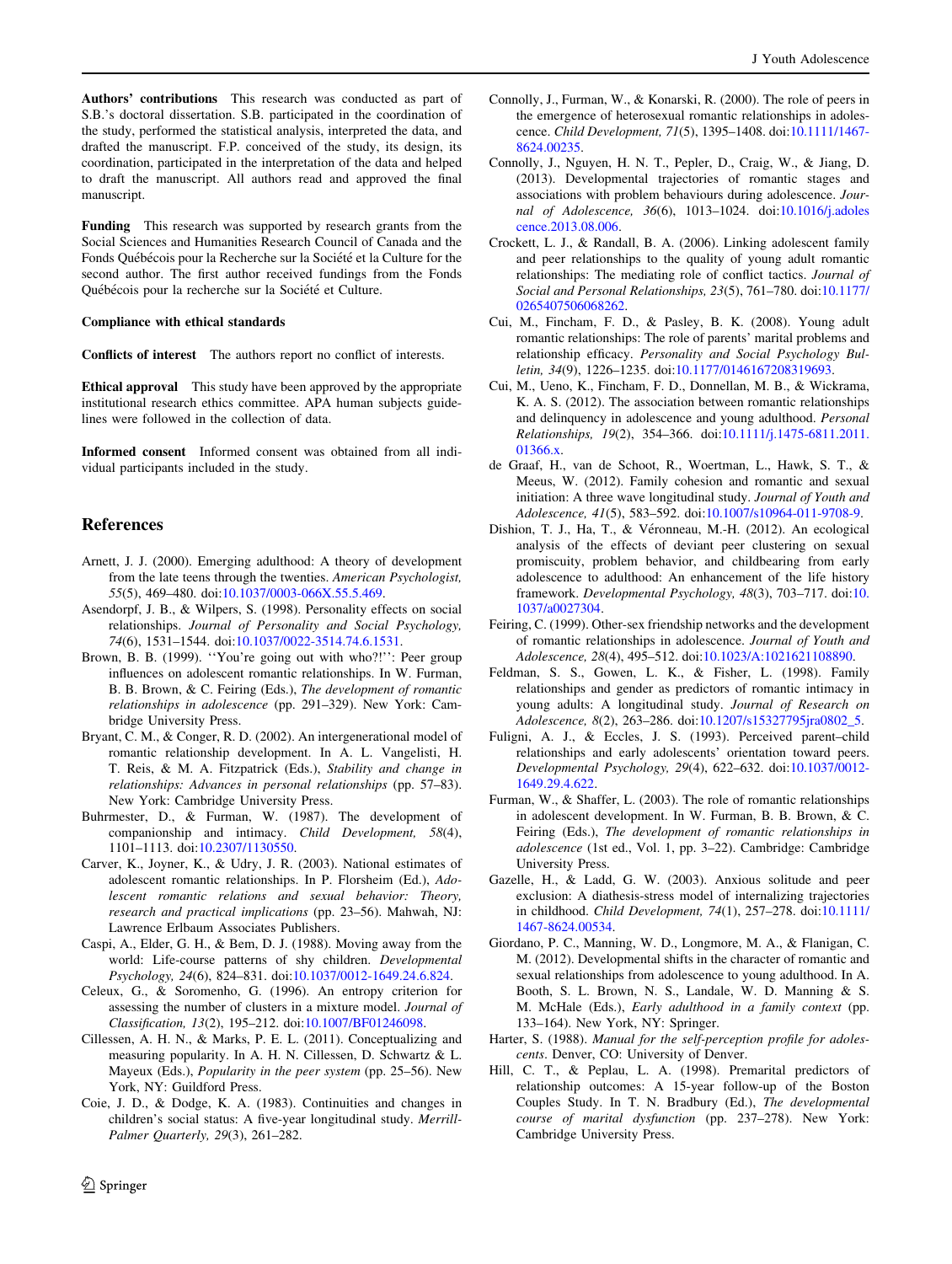- <span id="page-12-0"></span>Houser, J. J., Mayeux, L., & Cross, C. (2014). Peer status and aggression as predictors of dating popularity in adolescence. Journal of Youth and Adolescence, 44(3), 683–695. doi[:10.1007/](http://dx.doi.org/10.1007/s10964-014-0174-z) [s10964-014-0174-z](http://dx.doi.org/10.1007/s10964-014-0174-z).
- Institut de la Statistique du Québec. (2012). Répartition de la population de 15 ans et plus selon la situation conjugale, le groupe d'âge et le sexe, Québec, 2011. Repéré sur le site de l'Institut de la Statistique du Québec. [http://www.stat.gouv.qc.](http://www.stat.gouv.qc.ca/statistiques/population-demographie/familles-menages/202_2011.htm) [ca/statistiques/population-demographie/familles-menages/202\\_](http://www.stat.gouv.qc.ca/statistiques/population-demographie/familles-menages/202_2011.htm) [2011.htm](http://www.stat.gouv.qc.ca/statistiques/population-demographie/familles-menages/202_2011.htm).
- Institut de la Statistique du Québec. (2014). Le bilan démographique, Édition 201. Repéré sur le site de l'Institut de la Statistique du Que´bec. [http://www.stat.gouv.qc.ca/statistiques/population](http://www.stat.gouv.qc.ca/statistiques/population-demographie/bilan2014.pdf)[demographie/bilan2014.pdf](http://www.stat.gouv.qc.ca/statistiques/population-demographie/bilan2014.pdf).
- Kerr, M., Lambert, W. W., & Bem, D. J. (1996). Life course sequelae of childhood shyness in Sweden: Comparison with the United States. Developmental Psychology, 32(6), 1100-1105. doi:[10.](http://dx.doi.org/10.1037/0012-1649.32.6.1100) [1037/0012-1649.32.6.1100](http://dx.doi.org/10.1037/0012-1649.32.6.1100).
- Kreager, D. A., Molloy, L. E., Moody, J., & Feinberg, M. E. (2015). Friends first? The peer network origins of adolescent dating. Journal of Research on Adolescence. doi[:10.1111/jora.12189](http://dx.doi.org/10.1111/jora.12189).
- Lanza, S. T., Collins, L. M., Lemmon, D. R., & Schafer, J. L. (2007). PROC LCA: A SAS procedure for latent class analysis. Structural Equation Modeling, 14(4), 671–694. doi[:10.1080/](http://dx.doi.org/10.1080/10705510701575602) [10705510701575602](http://dx.doi.org/10.1080/10705510701575602).
- Laursen, B., & Collins, W. A. (2009). Parent–child relationships during adolescence. In R. M. Lerner & L. Steinberg (Eds.), Handbook of adolescent psychology: Contextual influences on adolescent development (3rd ed., Vol. 2, pp. 3–42). Hoboken, NJ: John Wiley & Sons Inc.
- Maccoby, E. E. (1998). The two sexes: Growing up apart, coming together. Cambridge, MA: Belknap Press/Harvard University Press.
- Madsen, S. D., & Collins, W. A. (2011). The salience of adolescent romantic experiences for romantic relationship qualities in young adulthood. Journal of Research on Adolescence, 21(4), 789–801. doi:[10.1111/j.1532-7795.2011.00737.x.](http://dx.doi.org/10.1111/j.1532-7795.2011.00737.x)
- Martin, J. A., Hamilton, B. E., Osterman, M. J. K., Curtin, S. C., & Mathews, T. K. (2015). Births: Final data for 2013. National Vital Statistics Reports, 64(1). Retrieved at [http://www.cdc.gov/](http://www.cdc.gov/nchs/data/nvsr/nvsr64/nvsr64_01.pdf) [nchs/data/nvsr/nvsr64/nvsr64\\_01.pdf.](http://www.cdc.gov/nchs/data/nvsr/nvsr64/nvsr64_01.pdf)
- Masten, A. S., Morison, P., & Pellegrini, D. S. (1985). A revised class play method of peer assessment. Developmental Psychology, 21(3), 523–533. doi[:10.1037/0012-1649.21.3.523.](http://dx.doi.org/10.1037/0012-1649.21.3.523)
- Metzler, C. W., Biglan, A., Ary, D. V., & Li, F. (1998). The stability and validity of early adolescents' reports of parenting constructs. Journal of Family Psychology, 12(4), 600–619. doi[:10.1037/](http://dx.doi.org/10.1037/0893-3200.12.4.600) [0893-3200.12.4.600.](http://dx.doi.org/10.1037/0893-3200.12.4.600)
- Miller, S., Lansford, J. E., Costanzo, P., Malone, P. S., Golonka, M., & Killeya-Jones, L. A. (2009). Early adolescent romantic partner status, peer standing, and problem behaviors. Journal of Early Adolescence, 29(6), 839–861. doi:[10.1177/0272431609332665](http://dx.doi.org/10.1177/0272431609332665).
- Newcomb, A. F., Bukowski, W. M., & Pattee, L. (1993). Children's peer relations: A meta-analytic review of popular, rejected, neglected, controversial, and average sociometric status. Psychological Bulletin, 113(1), 99–128. doi[:10.1037/0033-2909.113.1.99](http://dx.doi.org/10.1037/0033-2909.113.1.99).
- Olson, D. H. (2000). Circumplex model of marital and family systems. Journal of Family Therapy, 22(2), 144-167. doi:[10.](http://dx.doi.org/10.1111/1467-6427.00144) [1111/1467-6427.00144](http://dx.doi.org/10.1111/1467-6427.00144).
- Orpinas, P., Horne, A.M., Song, X., Reeves, P.M., & Hsieh, H. L. (2013). Dating trajectories from middle to high school: Association with academic performance and drug use. Journal of Research on Adolescence, 23(4), 772–784. doi[:10.1111/jora.12029.](http://dx.doi.org/10.1111/jora.12029)
- Parade, H., Supple, A. J., & Helms, H. M. (2012). Parenting during childhood predicts relationship satisfaction in young adulthood:

A prospective longitudinal perspective. Marriage and Family Review, 48(2), 150–169. doi:[10.1080/01494929.2011.629078](http://dx.doi.org/10.1080/01494929.2011.629078).

- Perrin, P. B., Heesacker, M., Tiegs, T. J., Swan, L. K., Lawrence, A. W, Jr, Smith, M. B., et al. (2011). Aligning Mars and Venus: The social construction and instability of gender differences in romantic relationships. Sex Roles, 64, 613–628.
- Poulin, F., & Pedersen, S. (2007). Developmental changes in gender composition of friendship networks in adolescent girls and boys. Developmental Psychology, 43(6), 1484–1496. doi[:10.1037/](http://dx.doi.org/10.1037/0012-1649.43.6.1484) [0012-1649.43.6.1484.](http://dx.doi.org/10.1037/0012-1649.43.6.1484)
- Rauer, A. J., Pettit, G. S., Lansford, J. E., Bates, J. E., & Dodge, K. A. (2013). Romantic relationship patterns in young adulthood and their developmental antecedents. Developmental Psychology, 49(11), 2159–2171. doi:[10.1037/a0031845](http://dx.doi.org/10.1037/a0031845).
- Rubin, K. H., Bukowski, W. M., & Parker, J. G. (2006a). Peer interactions, relationships, and groups. In N. Eisenberg, W. Damon & R. M. Lerner (Eds.), Handbook of child psychology: Social, emotional, and personailty development (6th ed., Vol. 3, pp. 571–645). Hoboken, NJ: John Wiley & Sons Inc.
- Rubin, K. H., & Coplan, R. J. (2010). The development of shyness and social withdrawal. New York: Guilford Press.
- Rubin, K. H., Wojslawowicz, J. C., Rose-Krasnor, L., Booth-LaForce, C., & Burgess, K. B. (2006b). The best friendships of shy/ withdrawn children: Prevalence, stability, and relationship quality. Journal of Abnormal Child Psychology, 34(2), 143–157. doi:[10.1007/s10802-005-9017-4.](http://dx.doi.org/10.1007/s10802-005-9017-4)
- Seiffge-Krenke, I. (2000). Diversity in romantic relations of adolescents with varying health status: Links to intimacy in close friendships. Journal of Adolescent Research, 15(6), 611–636. doi[:10.1177/0743558400156001](http://dx.doi.org/10.1177/0743558400156001).
- Seiffge-Krenke, I. (2003). Testing theories of romantic development from adolescence to young adulthood: Evidence of a developmental sequence. International Journal of Behavioral Development, 27(6), 519–531. doi:[10.1080/016502503440](http://dx.doi.org/10.1080/01650250344000145) [00145](http://dx.doi.org/10.1080/01650250344000145).
- Shulman, S., & Connolly, J. (2013). The challenge of romantic relationships in emerging adulthood: Reconceptualization of the field. Emerging Adulthood, 1(27), 27–39. doi[:10.1177/](http://dx.doi.org/10.1177/2167696812467330) [2167696812467330.](http://dx.doi.org/10.1177/2167696812467330)
- Shulman, S., Scharf, M., Livne, Y., & Barr, T. (2013). Patterns of romantic involvement among emerging adults: Psychosocial correlates and precursors. International Journal of Behavioral Development, 37(5), 460–467. doi[:10.1177/0165025413491371.](http://dx.doi.org/10.1177/0165025413491371)
- Shulman, S., Tuval-Mashiach, R., Levran, E., & Anbar, S. (2006). Conflict resolution patterns and longevity of adolescent romantic couples: A 2-year follow-up study. Journal of Adolescence, 29(4), 575–588. doi[:10.1016/j.adolescence.2005.08.018](http://dx.doi.org/10.1016/j.adolescence.2005.08.018).
- Steinberg, L. (2001). We know some things: Parent–adolescent relationships in retrospect and prospect. Journal of Research on Adolescence, 11(1), 1–19. doi[:10.1111/1532-7795.00001.](http://dx.doi.org/10.1111/1532-7795.00001)
- Sullivan, H. S. (1953). The interpersonal theory of psychiatry. New York: W. W. Norton & Co.
- United States Census Bureau. (2012). Estimated median age at first marriage, by sex: 1890 to the present. Retrieved on United States Census Bureau's website: [http://www.census.gov/population/](http://www.census.gov/population/socdemo/hh-fam/ms2.xls) [socdemo/hh-fam/ms2.xls.](http://www.census.gov/population/socdemo/hh-fam/ms2.xls)
- Zimmer-Gembeck, M. J., & Collins, A. (2008). Gender, mature appearance, alcohol use, and dating as correlates of sexual partner accumulation from ages 16–26 years. Journal of Adolescent Health, 42(6), 564–572. doi[:10.1016/j.jadohealth.](http://dx.doi.org/10.1016/j.jadohealth.2007.11.004) [2007.11.004](http://dx.doi.org/10.1016/j.jadohealth.2007.11.004).
- Zimmer-Gembeck, M. J., Siebenbruner, J., & Collins, W. A. (2001). Diverse aspects of dating: Associations with psychosocial functioning from early to middle adolescence. Journal of Adolescence, 24(3), 313–336. doi:[10.1006/jado.2001.0410](http://dx.doi.org/10.1006/jado.2001.0410).